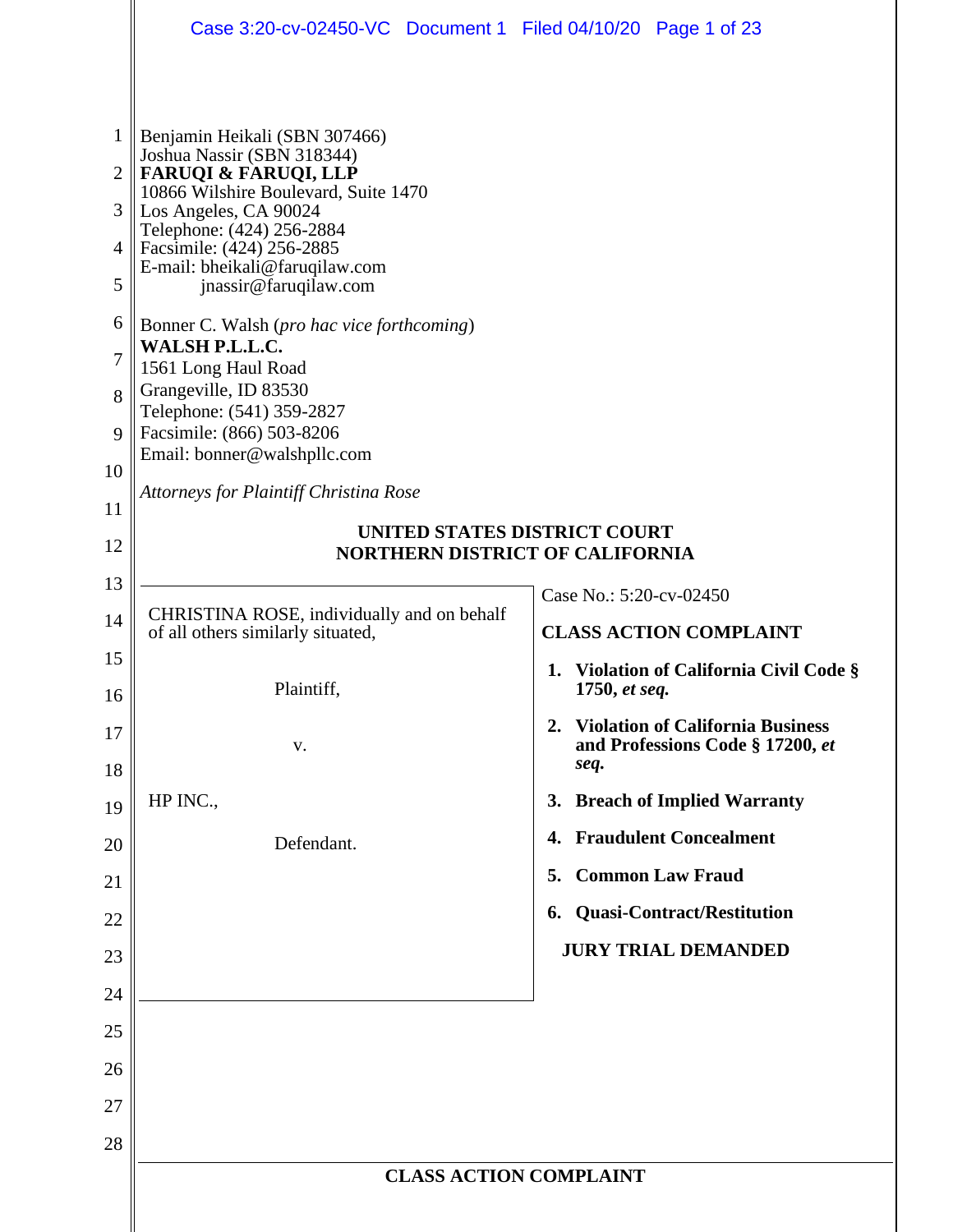1 2 3 4 Plaintiff Christina Rose ("Plaintiff"), by and through her counsel, brings this Class Action Complaint against Defendant HP Inc. ("HP" or "Defendant") and alleges upon personal knowledge as to her own actions, and upon information and belief as to counsel's investigations and all other matters, as follows:

5

#### **NATURE OF THE ACTION**

6 7 8 1. Plaintiff brings this consumer protection and false advertising class action lawsuit against HP based on its misleading and unfair business practices with respect to the marketing and sale of certain HP color printers (the "Printers"). $<sup>1</sup>$ </sup>

9 10 2. HP, one of America's leading manufacturers and distributors of printers, offers consumers printers capable of printing in both black and color ink.

11 12 13 14 15 3. However, at the point of sale for the Printers, HP fails to disclose that the Printers use substantial amounts of color ink when printing images and text in black and white (a process known as "underprinting"). HP also fails to disclose to consumers that the Printers are designed to cease printing if the Product's color ink is depleted, even if the consumer wants to print in black and white using only black toner or ink.

16 17 18 19 4. Consumers purchase the Printers reasonably believing that the Printers would not use color ink when printing purely black and white text or images. Consumers further reasonably believe that the Printers will be able to print images or text in black and white regardless of whether color ink is available.

20 21 22 23 24 25 26 5. Consumers do not know, and have no reason to know, that the Printers were purposefully designed to use color ink even when printing images or text that are purely black and white. Consumers are similarly unaware that the Printers will not be able to print at all if the Printers' color ink has depleted. Consumers are unaware of these material facts not only because Defendant fails to disclose them at the point of sale, but they defy common sense. Consumers expect a printer to be able to print images and text in black and white when the printer still has sufficient black ink, regardless of the color ink level.

27

28 1 The Printers challenged in this Complaint are more fully defined and listed in Paragraph 23.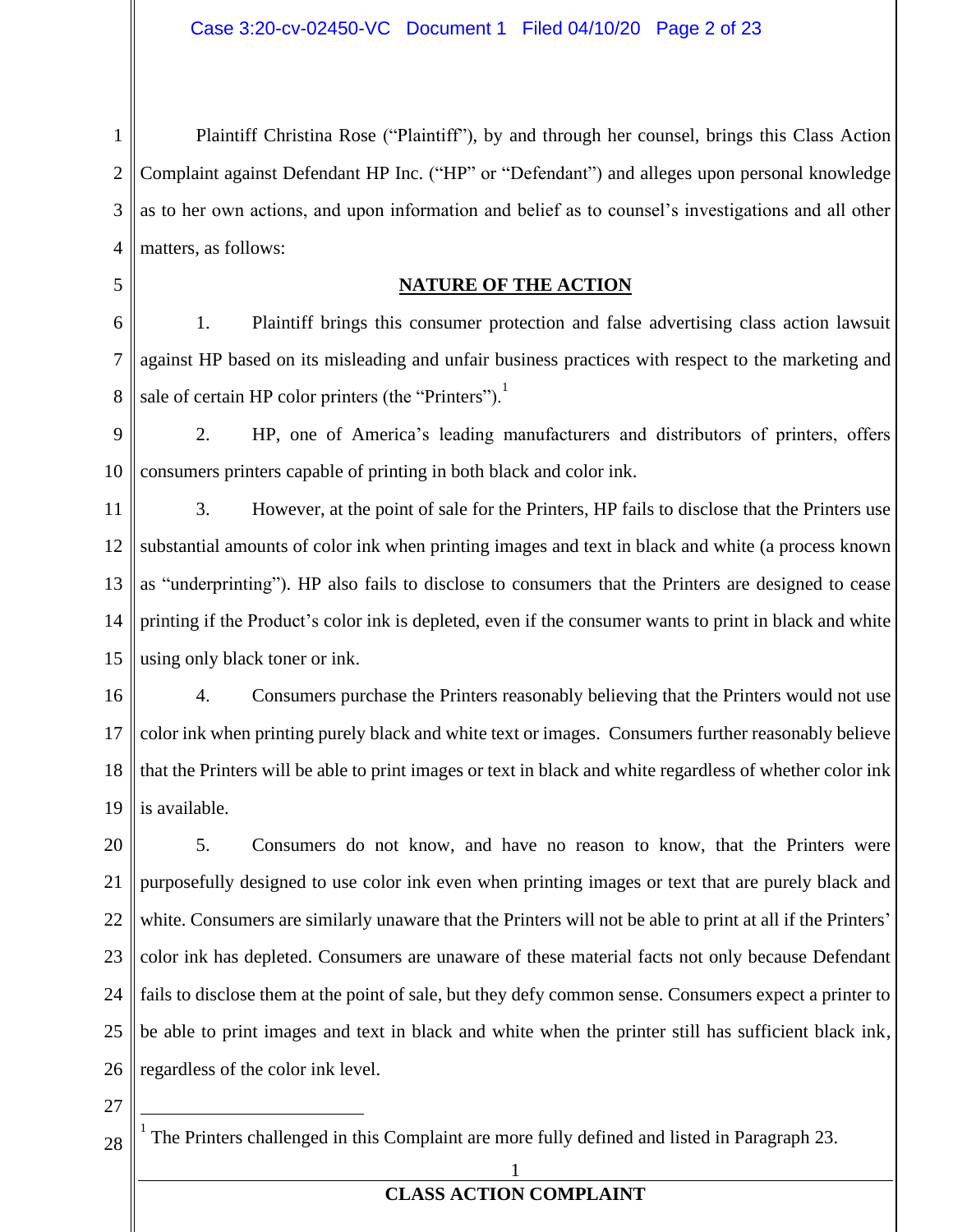#### Case 3:20-cv-02450-VC Document 1 Filed 04/10/20 Page 3 of 23

1 2 3 4 6. As a result of this underprinting process, consumers expend more on ink than they reasonably expected to, and are forced to buy color ink in order to continue printing, whether they choose to print in color or black and white. Consumers' injuries are only exacerbated due to the relatively more expensive price of color ink compared to black ink.

5 6 7 8 9 10 7. Had Plaintiff and other consumers known that Defendant designed its Printers to prematurely stop printing when the color ink has been depleted, or that the Printers would consume color ink even when printing images or text in black and white, they would not have purchased the Printers or would have paid significantly less for them. Additionally, consumers would have purchased fewer replacement color ink cartridges but for Defendant's conduct. Therefore, Plaintiff and consumers have suffered injury in fact as a result of Defendant's deceptive practices.

11 12 13 8. Plaintiff brings this class action lawsuit on behalf of herself and all others similarly situated. Plaintiff seeks to represent a California Subclass, a California Consumer Subclass, and a Nationwide Class (defined *infra* in paragraphs 41-44) (collectively referred to as "Classes").

14 15 9. Plaintiff, on behalf of herself and other consumers, is seeking damages, restitution, declaratory and injunctive relief, and all other remedies the court deems appropriate.

16

#### **JURISDICTION AND VENUE**

17 18 19 20 21 10. This Court has subject matter jurisdiction pursuant to 28 U.S.C. § 1332(d)(2) because this case is a class action where the aggregate claims of all members of the proposed Classes are in excess of the amount in controversy requirement, exclusive of interests and costs, and some members of the proposed Classes, which total more than 100 class members, are citizens of states different from the state of citizenship for Defendant.

22 23 24 25 26 11. This Court has personal and general jurisdiction over Defendant because Defendant is incorporated in California and maintains its principal place of business, or "nerve center" at its headquarters in Palo Alto, California. Further, Defendant has sufficient minimum contacts in California, or otherwise intentionally did avail itself of the markets within California, through its sale of the Printers in California and to California consumers.

27

12. Venue is proper in this District pursuant to 28 U.S.C. § 1391(b)(1) because Defendant

28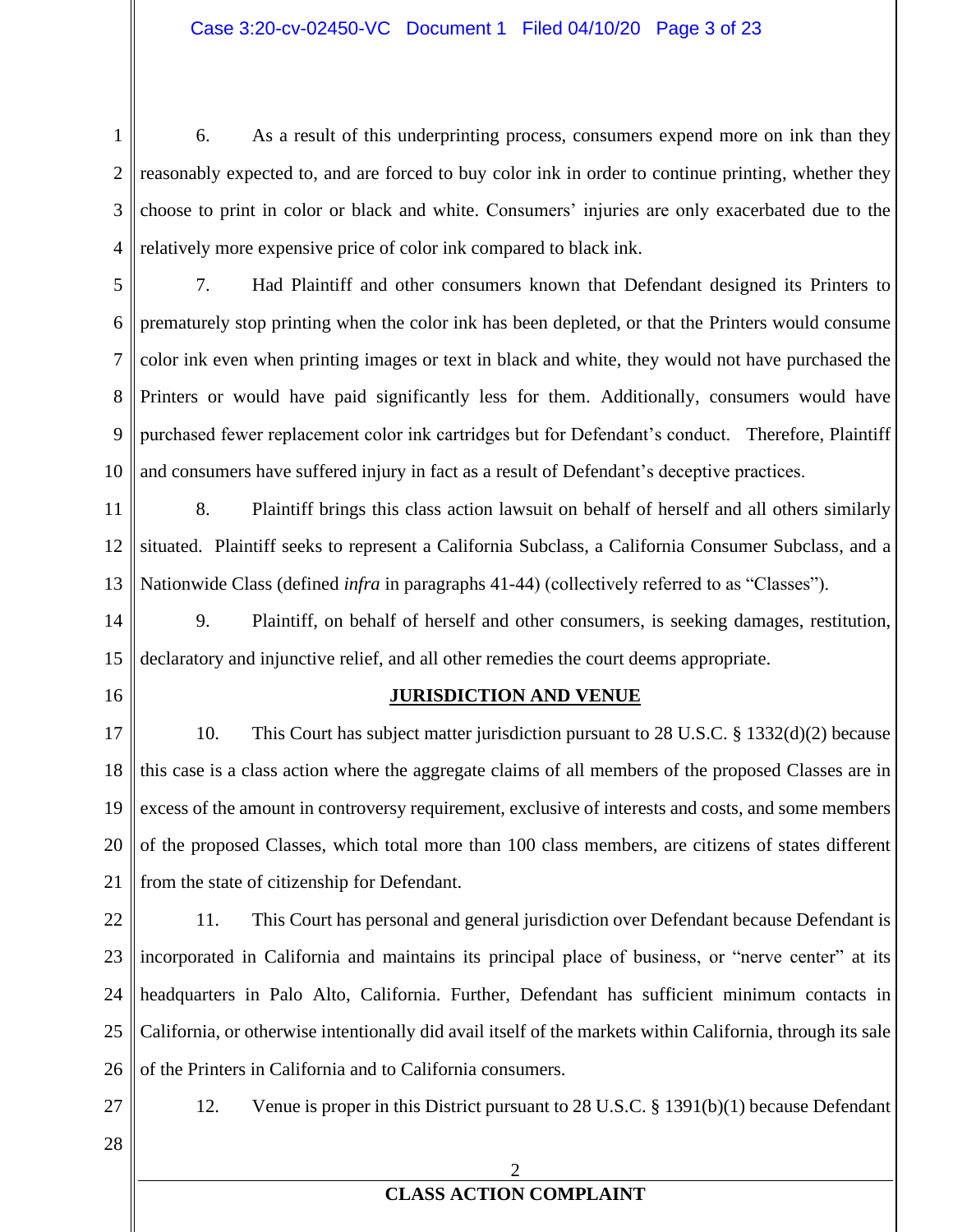1 resides in Palo Alto, California, which is located in this District.

#### **PARTIES**

#### 3 **Plaintiff**

2

4 5 6 7 8 9 10 11 12 13. Plaintiff Christina Rose is a citizen of California, residing in Mill Valley, California. In 2017, Ms. Rose purchased an HP OfficeJet Pro 8630 printer from a Costco in Richmond, California. When purchasing the Printer, Ms. Rose saw that the printer came with both color ink and black ink, and therefore believed that the printer could print in both color and black and white. Nothing at the point of sale on the Printer's packaging indicated to Ms. Rose that she would not be able to print in black and white if the color ink was depleted. Furthermore, nothing on the Printer packaging or advertising indicated that color ink would be used when printing in black and white, or that the printer would be unable to print at all when the color ink was depleted. Therefore, Ms. Rose reasonably believed that she could print in black and white, regardless of the level of color ink.

13 14 15 16 17 18 19 20 21 22 23 24 25 14. However, unbeknownst to Ms. Rose, when Ms. Rose printed images and text in black and white (for example, musical score sheets), the Printer would also consume color ink. As a result, the Printer's color ink supply depleted on numerous occasions without Ms. Rose's knowledge. Furthermore, once the color ink in the Printer was depleted, the Printer no longer allowed Ms. Rose to print, even when attempting to print images or text solely in black and white. As a result, since her purchase of the Printer, Ms. Rose has had to purchase multi-pack color ink replacement cartridges on at least three occasions, and a standalone magenta replacement cartridge, in order to continue printing in black ink. Ms. Rose would not have purchased the Printer or would have paid significantly less for it had she known that the Printer would engage in underprinting or that she would not be able to print images or text in black and white unless the color ink was also in supply. Moreover, Ms. Rose would have purchased fewer replacement color ink cartridges but for Defendant's conduct. Therefore, Ms. Rose suffered injury in fact and lost money as a result of Defendant's misleading, unfair, and fraudulent practices, as described herein.

26 27 15. Despite being deceived, Plaintiff wishes to and is likely to continue purchasing and using Defendant's Printers, but only if Defendant accurately discloses at the point of sale that (1)

28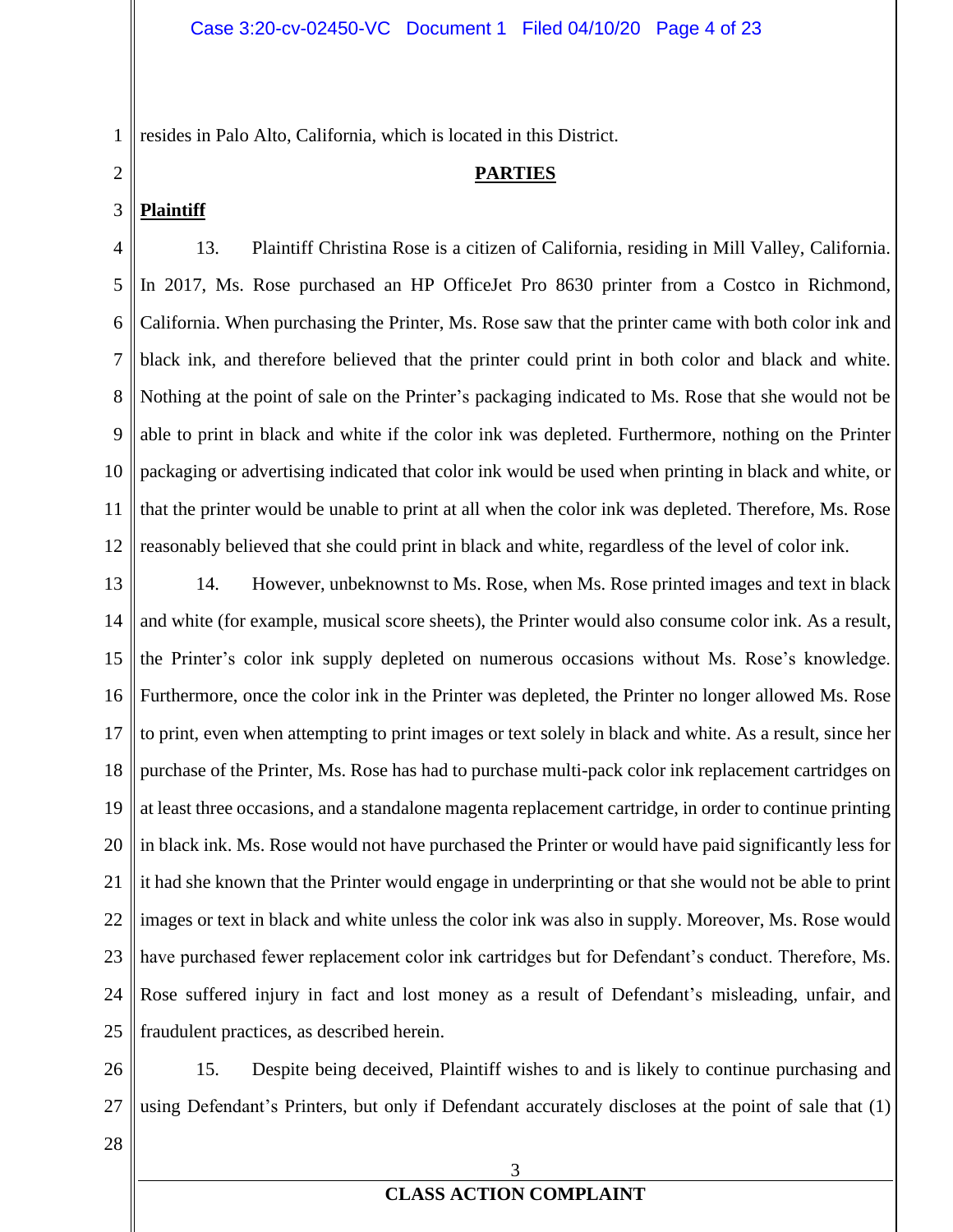#### Case 3:20-cv-02450-VC Document 1 Filed 04/10/20 Page 5 of 23

1 2 3 4 5 6 7 8 9 10 11 12 color ink is used when printing images and text in black and white; and (2) the Printers require color ink to print, even if the consumer is only printing in black and white. Although Plaintiff regularly visits stores and online retailers that carry the Printers and continues to buy ink for her Printer, because Plaintiff was deceived in the past by HP, absent an injunction, she will be unable to rely with confidence on whether the Printers require color ink to print images and text in black and white or whether the Printers are capable of printing black images or text when the color ink is depleted. Therefore, Plaintiff will abstain from purchasing the Printers even though she would like to do so in the future. In addition, members of the proposed classes run the risk of continuing to purchase the Printers, and additional color cartridges for the Printers, under the faulty assumption that printing in black and white does not consume color ink and that the Printers can still print in black and white even when the color ink is depleted. Until HP is enjoined from its deceptive marketing practices, Plaintiff and other consumers will continue to bear this ongoing injury.

#### 13 **Defendant**

14 15 16 17 18 19 20 21 22 16. Defendant HP Inc. is incorporated in California with its principal place of business in Palo Alto, California. Defendant, directly and/or through its agents, marketed, advertised, and sold the Printers nationwide, including in California, throughout the class period. Defendant has maintained substantial sales in this District. Based on information and belief, Defendant's marketing team, and the decisions made by the team regarding the marketing and packaging of the Printers, operate out of California. Specifically, Defendant maintains its center for "research and development for printers, digital presses, and ink and media" in California.<sup>2</sup> Defendant's focus on printer and ink research and development in California is longstanding, as its "San Diego Printer Operation was created [in 1989] to focus on color inkjet printers."<sup>3</sup>

23

#### **FACTUAL ALLEGATIONS**

24 **I. HP's Printers**

25

17. HP is one of America's leading designers, manufacturers and merchants of computer

26

27 2 https://www8.hp.com/us/en/hp-information/cwc/sandiego-business-center.html (last visited Apr. 9, 2020)

28 3 https://www.hpmuseum.net/divisions.php?did=4 (last visited Apr. 9, 2020).

4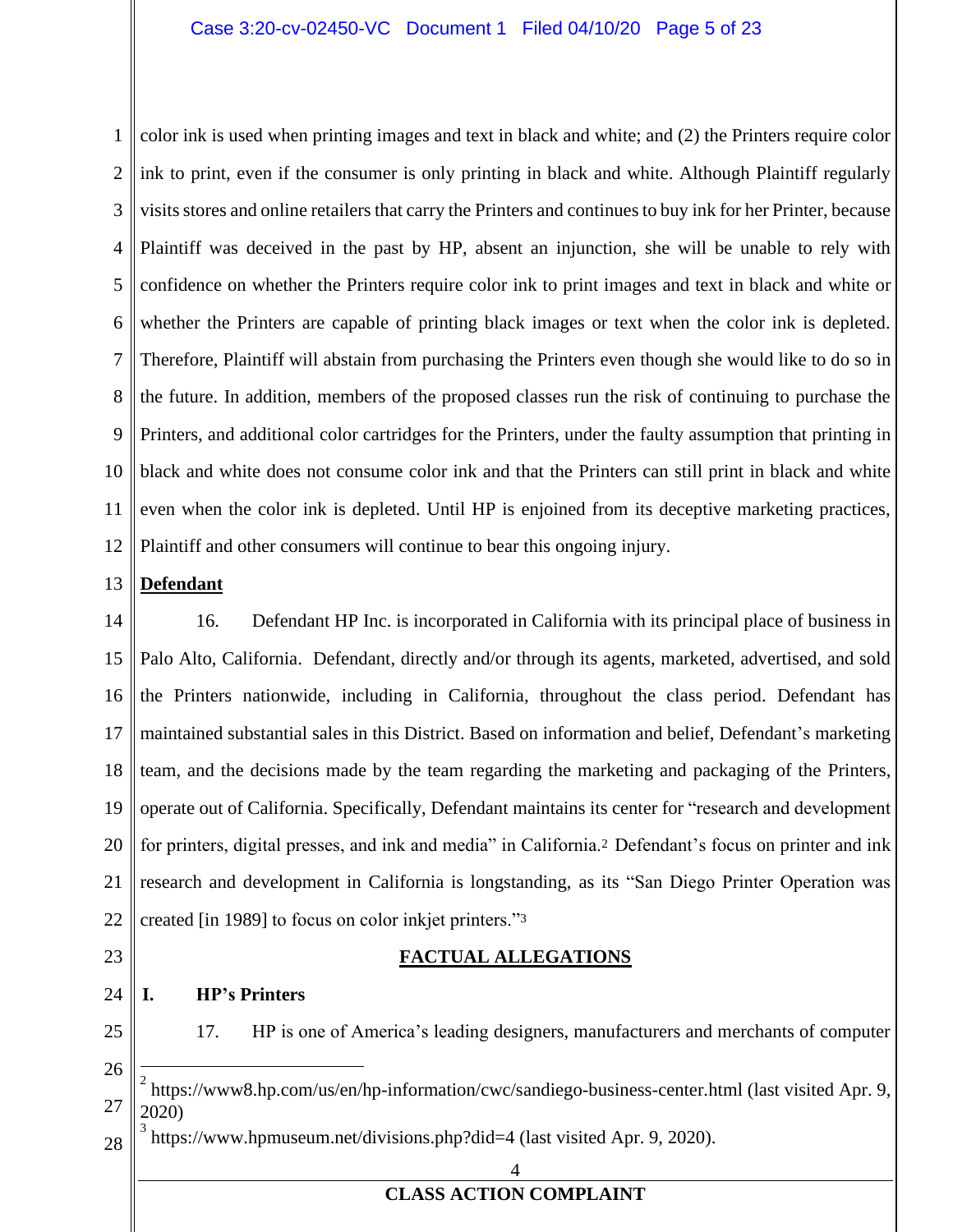1 printers, including inkjet and laser printers.

2 3 18. An inkjet printer is a printer that places small droplets of ink, dispensed from an ink cartridge, onto paper to create an image or text.

4 5 6 7 8 9 10 19. A laser printer or LaserJet printer is a printer that uses laser beams and toner (rather than ink) in the process of creating text and images. Laser printers generally work as follows: first, a laser beam "draws" the desired text or image on a photoreceptor drum within the printer. At the same time, the drum builds up a pattern of static electrical charges, which allows the drum to then attract a powdered type of ink, called toner. Once the toner has been drawn to the drum, it is then transferred onto a piece of paper and fused onto the paper with heat and pressure, creating the final image or text for the consumer.

11 12 13 14 20. Unlike the fixed, upfront, and relatively cheap cost of a printer, the ink and toner cartridges used in printers can ultimately be more costly to consumers because they require periodic replacement. Thus, for printer companies such as HP, a majority of their revenues and profits come from consumers purchasing replacement ink or toner once it is depleted.

15 16 17 18 21. HP printers are typically sold with both black and color ink or toner cartridges. While HP printers require one black ink or toner cartridge to function, they require multiple color ink or toner cartridges (*e.g*., cyan, yellow, and magenta) to run. The color ink cartridges can be purchased as a multi-pack, containing all of the colors, or in single-color cartridges.

19 20 21 22. Purchasing color ink or toner cartridges is significantly more expensive than purchasing black ink or toner. As HP admits on its website, the number of printable pages per cartridge is lower on per-dollar basis for HP's color cartridges versus their black cartridges.<sup>4</sup>

22

### **II. HP's Misleading And Unfair Practices**

23 24 25 26 23. The Printers challenged in this Complaint are all HP printers which engage in underprinting and/or do not allow consumers to continue printing in black and white when the Printers' color cartridges are depleted. These Printers include, but are not limited to, at least the

<sup>27</sup> 28 4 https://store.hp.com/us/en/mdp/ink--toner---paper/hp-950---951-ink-cartridges#!&tab=vao (last visited Apr. 9, 2020).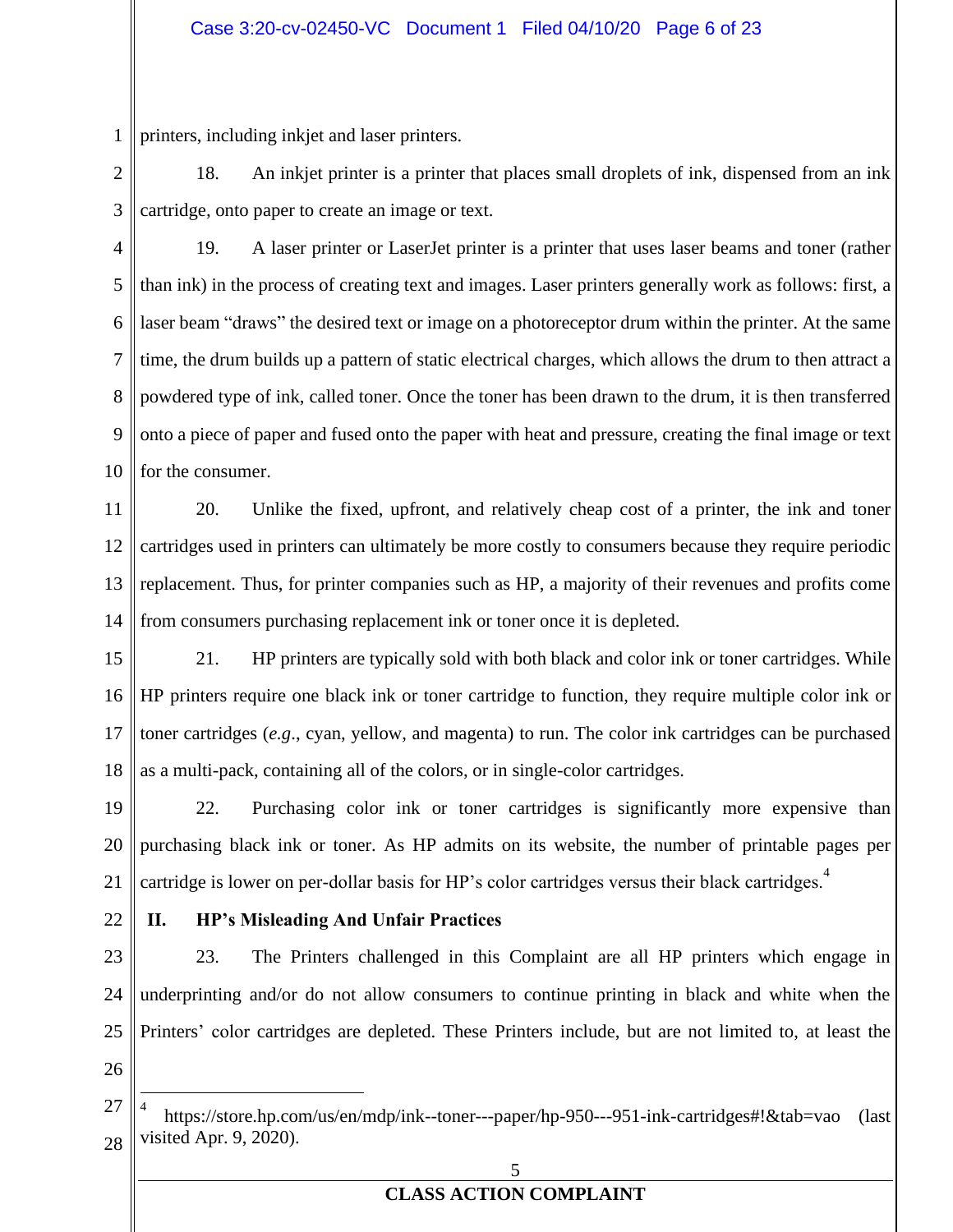#### Case 3:20-cv-02450-VC Document 1 Filed 04/10/20 Page 7 of 23

1 2 3 4 5 6 following: HP OfficeJet 6100, 6600, 6700, 8702, 7110 Wide Format, 7510 Wide Format, 7610 Wide Format, 7612 Wide Format, OfficeJet Pro 7720 Wide Format, 7730 Wide Format, 7740 Wide Format, 8100, 8210, 8216, 8218, 8600, 8600 Plus, 8610, 8615, 8620, 8625, 8630, 8640, 8660, 8710, 8715, 8717, 8718, 8719, 8720, 8725, 8728, 8730, 8732M, 8740, 8745, OfficeJet Pro 9010, 9012, 9013, 9014, 9015, 9016, 9018, 9019/Premier, 9020, 9022, 9023, 9025, 9026, 9028, and OfficeJet 9012 AiO printers.<sup>5</sup>

7 8 24. HP markets and sells the Printers as being capable of printing in both color and black ink.

9 10 11 25. HP has intentionally designed and engineered the Printers to use a significant amount of color ink even when consumers are printing purely black and white images or text. HP calls this "underprinting."

12 13 14 15 16 26. As a result of underprinting, color ink is depleted even when printing images or text in black and white, forcing consumers to use more color ink, and therefore spend more money, than they reasonably expect to. HP further intentionally designed and engineered the Product to cease printing in black ink if the Product's color ink is depleted, even if the consumer wants to print a black image or text.

17 18 19 20 21 22 27. At the point of sale, HP fails to disclose to consumers these foregoing deceptive and fraudulent acts. To make matters worse, while color ink is used when printing images or text in black and white, consumers have no reasonable way of knowing that such depletion is occurring because no color other than black is detectable on the page. Based on the foregoing facts, reasonable consumers do not know and would have no reason to know that color ink is used during the printing of black and white text and images.

23

24 28. Moreover, if a consumer removes the color ink cartridge and attempts to print images or text in black and white, the Printers will not print.

25

#### 6

<sup>26</sup> 27 28 5 HP will have knowledge of any additional printers that also fail to disclose the fact that they underprint and/or do not allow consumers to continue printing in black and white when the Printers' color cartridges are depleted. Those products shall be included within the definition of "Printers" as well.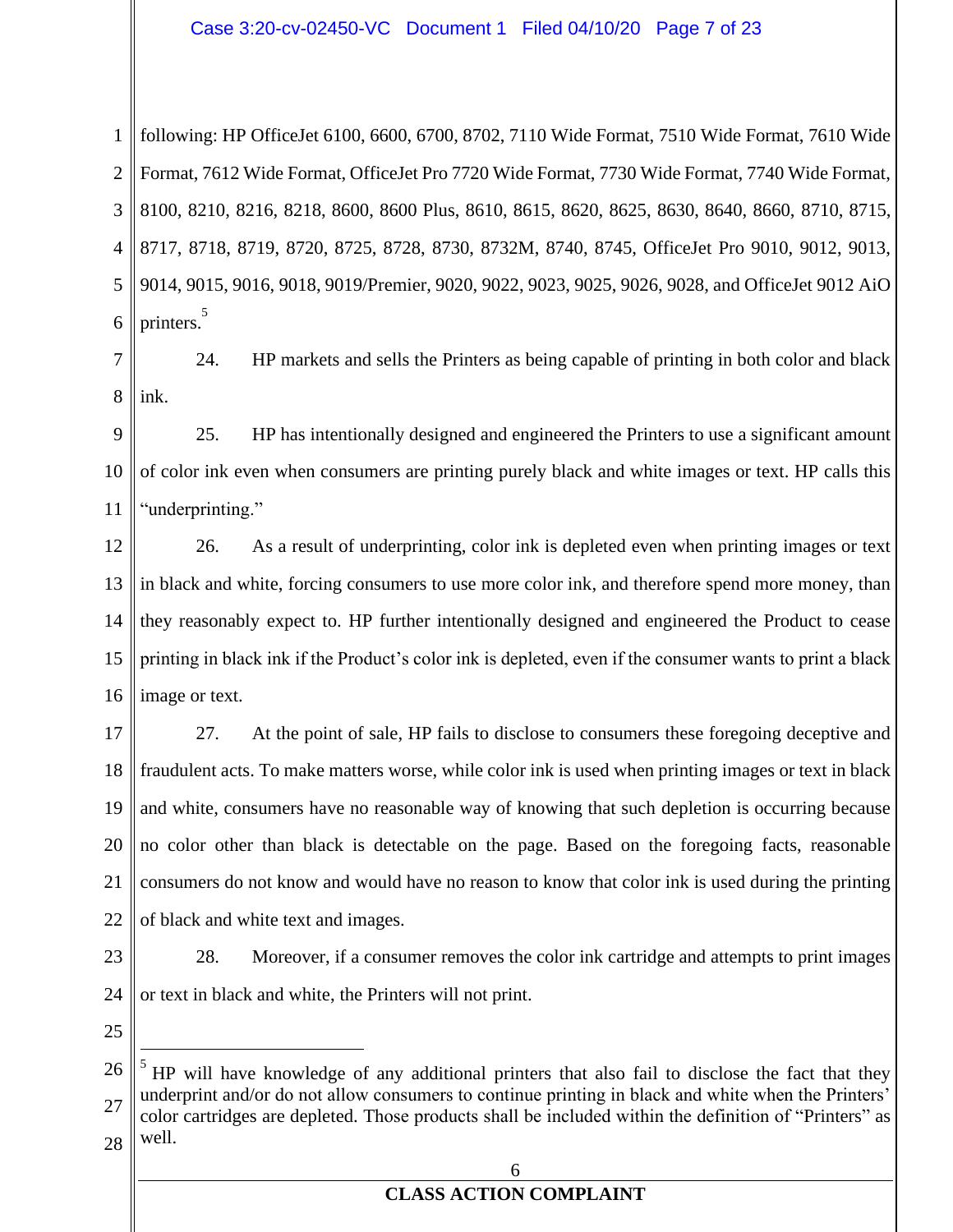1 2 3 29. Due to HP's intentional "underprinting" process, the Printers will ultimately stop printing when color ink has depleted, even if the consumer wants to continue printing using just black ink.

4 5 30. As a result of this, the Printers' color cartridges have a shorter lifespan than reasonably expected by consumers, and consumers are forced to expend more money repurchasing color ink.

6 7 8 9 31. Despite engaging in the foregoing practices, at the point of sale, HP fails to disclose to consumers that the Printers will eventually cease printing unless color ink is available, even if the consumer wants to print in black and white. Thus, reasonable consumers do not know and would have no reason to know that they will not be able to print in black if the color ink has depleted.

10 11 12 13 14 15 16 32. Had Plaintiff and other consumers known that the printers would engage in underprinting, or that they would not be able to print black and white images and text unless color ink is also available, they would not have purchased the Printers or would have paid significantly less for them. Not only are consumers' valuable color cartridges being depleted at an accelerated rate, but consumers are purchasing more replacement color cartridges than they would have but for Defendant's conduct. Therefore, Plaintiff and consumers have suffered injury in fact as a result of HP's deceptive practices.

17 18 19 20 33. Each class member has been exposed to the same or substantially similar deceptive practices, as at all relevant times HP uniformly fails to disclose at the point of sale that color ink is used when printing in black and white, and that the Printers will not be able to print unless color ink is available.

21 22 23 34. As a result of its misleading business practice, and the harm caused to Plaintiff and other consumers, HP should be required to pay for all damages caused to consumers, including Plaintiff. Furthermore, HP should be enjoined from engaging in these deceptive practices.

24

### **III. HP's Knowledge and Intent**

25 26 27 35. As the entity responsible for designing the Printers, HP knew or reasonably should have known that the Printers are unable to print when the color cartridges are depleted and that the Printers were designed to underprint. Nonetheless, HP failed to disclose these facts to consumers at

28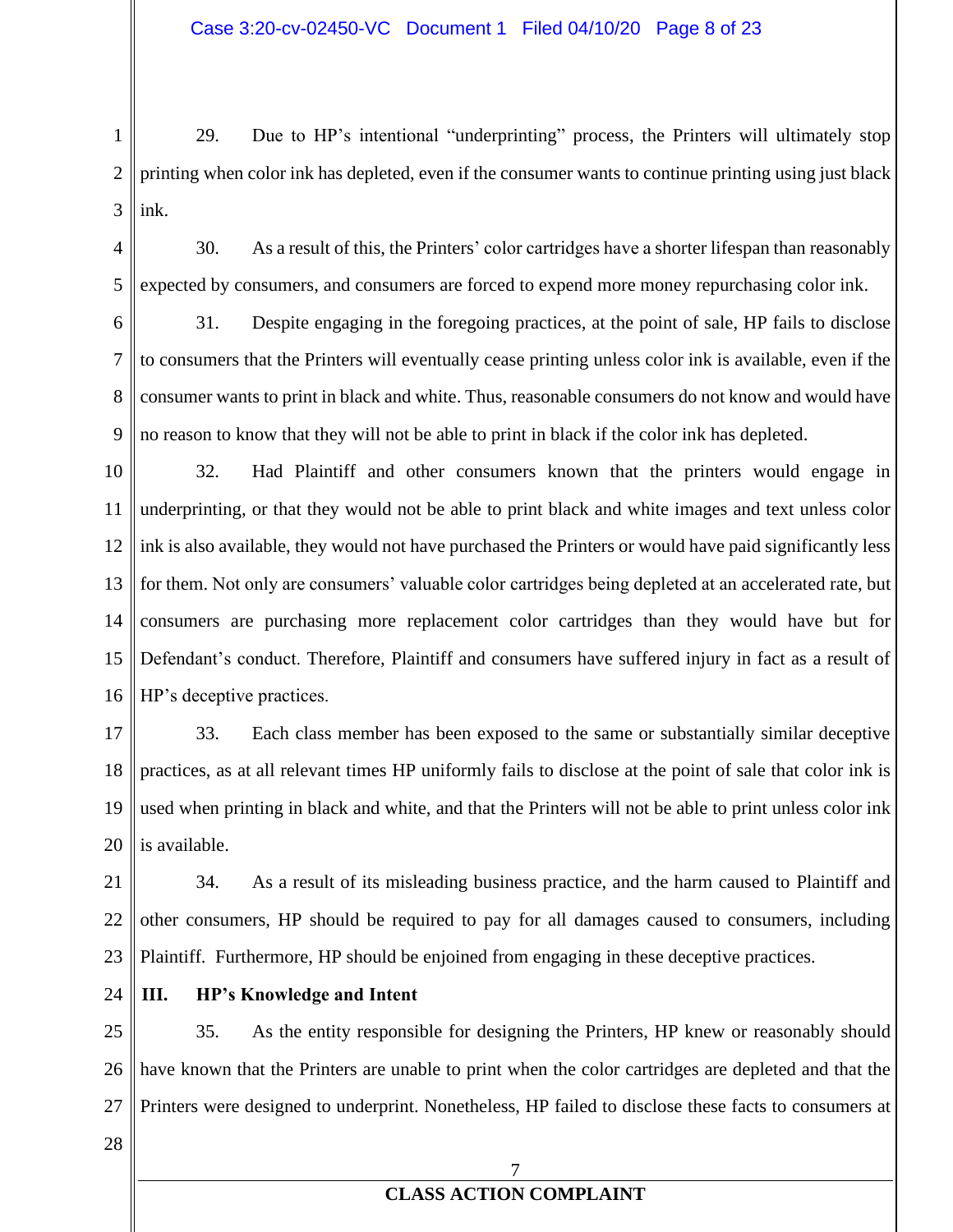#### Case 3:20-cv-02450-VC Document 1 Filed 04/10/20 Page 9 of 23

1 the point of sale.

2 3 4 5 6 7 36. Furthermore, HP knew or reasonably should have known that consumers are deceived and harmed by Defendant's failure to conspicuously disclose its unfair practices. Since as early as 2006, HP has been involved in extensive class action litigation concerning its marketing and sale of its printers and/or ink products, including, *inter alia*¸ allegations that its ink cartridges prematurely required replacement, allegations that it ran an ink cartridge monopoly, and even similar allegations regarding underprinting.

8 9 10 11 12 13 37. Indeed in 2006, consumers Carl K. Rich and David Duran brought a class action suit against HP, alleging substantially similar deceptive conduct as alleged herein. *See Rich et al. v. Hewlett-Packard Company*, No. C-06-03361-JF, (N.D. Cal.). HP ultimately resolved the *Rich* action after it was consolidated with several other related actions against HP. *See In re HP Inkjet Printer Litig.*, No. 5:05-cv-03580-JF (N.D. Cal.) As a part of the settlement, HP promised to do the following in response to the *Rich* action:<sup>6</sup>

> HP will incorporate on its website and/or user manuals disclosures regarding "underprinting"—the inkjet technology at issue in the Rich action, whereby certain HP color inkjet printers may, in certain circumstances depending on the printer settings and customer inputs, use a combination of inks from the tri-color (or other, non-black color) and black inkjet cartridges to produce black text and images. These disclosures will include a description of what underprinting is, why it is used, and some of the options for disabling or minimizing the use of underprinting. HP also will include disclosures regarding page yields including a summary of HP's ISO testing for page yields and an explanation that actual yield varies depending on the content of printed pages and other

- 14
- 15
- 16
- 17
- 18

19

20 21

22 23 24 25 26 38. To the extent that HP may have added purported statement(s) regarding underprinting on its website and/or user manuals in response to the settlement, any such statement(s) are not conspicuous to reasonable consumers when they are purchasing the Printers, due to their placement and/or presentation on such platforms. For example, nowhere on HP's store webpage for HP OfficeJet Pro 9015, one of the Printers at issue here, does HP disclose that the Printer uses color ink when

27 6 *See id.* at ECF No. 252 at 2.

 $(2)$ 

factors.

28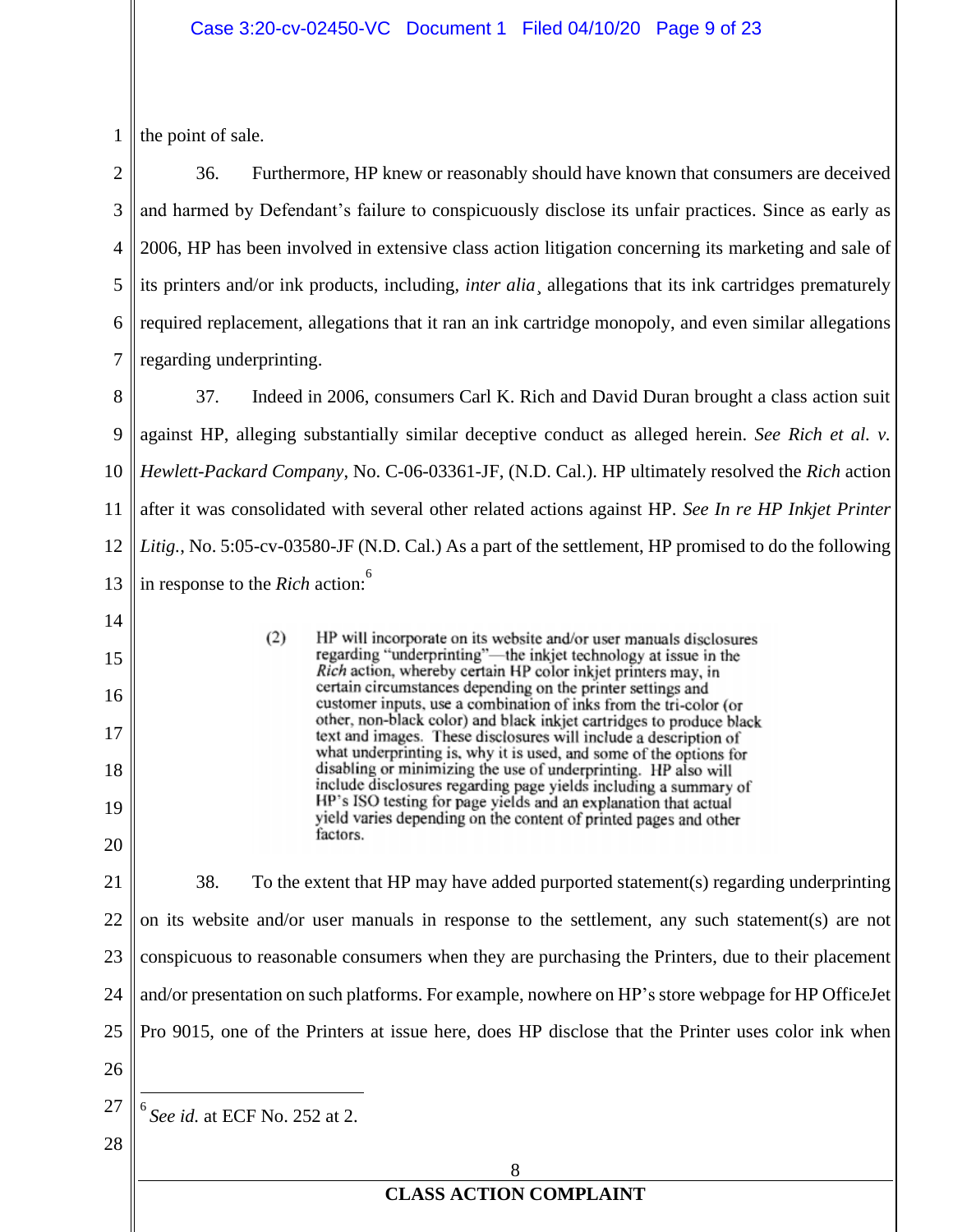1 2 printing in black and white.<sup>7</sup> Moreover, the Amazon page for same Product also does not contain information about underprinting.<sup>8</sup>

3

4 5 6 7 8 9 39. Exacerbating this lack of disclosure is the fact that consumers do not have access to the Printers' user manuals until *after* expending money to purchase the Printers and then receiving the Printers in the mail or picking them up from the store. In that same vein, to the extent HP purportedly included any such statement on customer support pages, a reasonable consumer would not visit such webpages prior to purchasing the Product, and in any event, would only do so after they have encountered some issue. Accordingly, HP's post-purchase provision of any purported statement about underprinting is therefore ineffective.

10 11 12 13 40. Furthermore, a portion of the Printers' sales occurs in-store rather than online. Such was the case for Plaintiff's purchase. Nowhere at the point of sale, including on the Printers' packaging and on Defendant's in-store advertisements and/or shelf tags, does HP directly disclose that the Printers utilize underprinting.

14

### **CLASS ACTION ALLEGATIONS**

15 16 17 18 41. Plaintiff brings this case as a class action that may be properly maintained under Federal Rule of Civil Procedure 23 on behalf of herself and all persons in the United States who, within the relevant statute of limitations periods, purchased for personal, family, or household purposes any of the Printers ("Nationwide Class").

19 20 42. Plaintiff also seeks to represent a subclass defined as all California citizens who, within the relevant statute of limitations periods, purchased any of the Printers ("California Subclass").

21 22 23 43. Plaintiff also seeksto represent a subclass defined as all California citizens who, within the relevant statute of limitations periods, purchased for personal, family, or household purposes any of the Printers ("California Consumer Subclass").

24

44. Excluded from the Classes are Defendant, the officers and directors of the Defendant

25

<sup>26</sup> 7 https://store.hp.com/us/en/pdp/hp-officejet-pro-9015-all-in-one-printer?jumpid=cp\_r11400\_us/en/ pdp/hp-officejet-pro-9015-all-in-one-printer (last visited Apr. 9, 2020).

<sup>27</sup> 28 8 https://www.amazon.com/HP-OfficeJet-9015-Wireless-Productivity/dp/B07N1DF9VV/ref=sr\_1\_3 ?keywords=HP+OfficeJet+Pro+9015&qid=1572647281&sr=8-3 (last visited Apr. 9, 2020).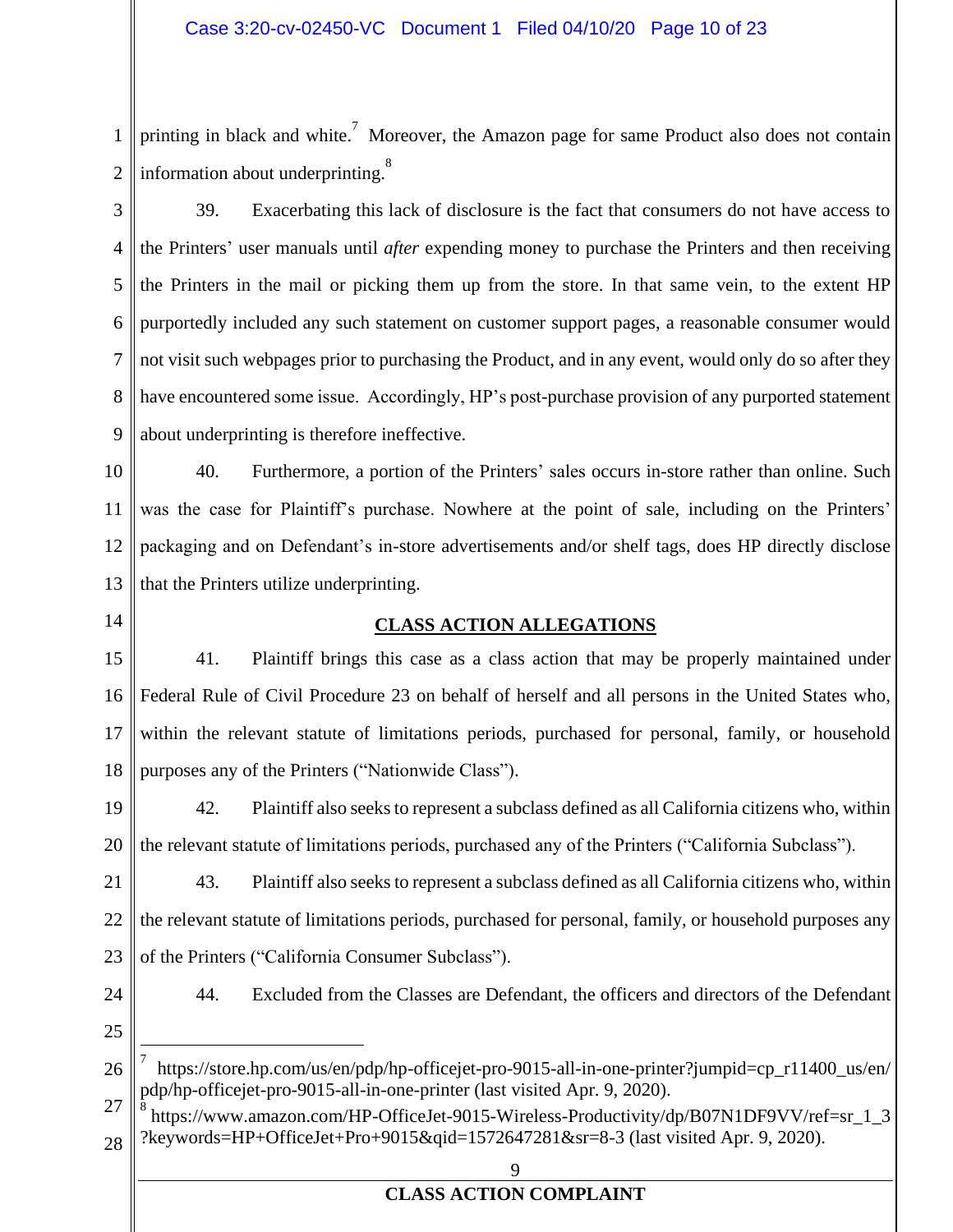1 2 3 4 5 at all relevant times, members of its immediate families and its legal representatives, heirs, successors or assigns and any entity in which Defendant has or had a controlling interest. Any judge and/or magistrate judge to whom this action is assigned, and any members of such judges' staffs and immediate families are also excluded from the Classes. Also excluded from the Classes are persons or entities that purchased the Printers for sole purposes of resale.

6 7 45. Plaintiff hereby reserves the right to amend or modify the class definitions with greater specificity or division after having had an opportunity to conduct discovery.

8 9 46. Plaintiff is member of the Nationwide Class, the California Subclass, and the California Consumer Subclass.

10 11 12 13 14 15 47. Numerosity: According to information and belief, Defendant has sold at least tens of thousands of Printers. The Printers are sold online on HP's website, Amazon.com, and other online retailers, as well as in stores such as BestBuy and Office Depot. Further, members of the Classes are so numerous that their individual joinder herein is impractical. While the precise number of class members and their identities are unknown to Plaintiff at this time, the number may be determined through discovery.

16 17 18 19 20 48. Common Questions Predominate: Common questions of law and fact exist as to all members of the Classes and predominate over questions affecting only individual class members. Common legal and factual questions include, but are not limited to, whether Defendant failed to disclose that color ink is used when printing in black and white and therefore violated various consumer protection statutes and common laws.

21 22 23 24 25 49. Typicality: Plaintiff's claims are typical of the claims of the Classes she seeks to represent in that Plaintiff and members of the Classes were uniformly not informed by HP of the material fact that color ink is used when printing images or text in black and white, and that the printers are unable to continue printing when the color cartridges are empty, purchased the Printers without such material information, and suffered losses as a result of such purchases.

26 27 50. Adequacy: Plaintiff is an adequate representative of the Classes because her interests do not conflict with the interests of the members of the Classes she seeks to represent, she has retained

28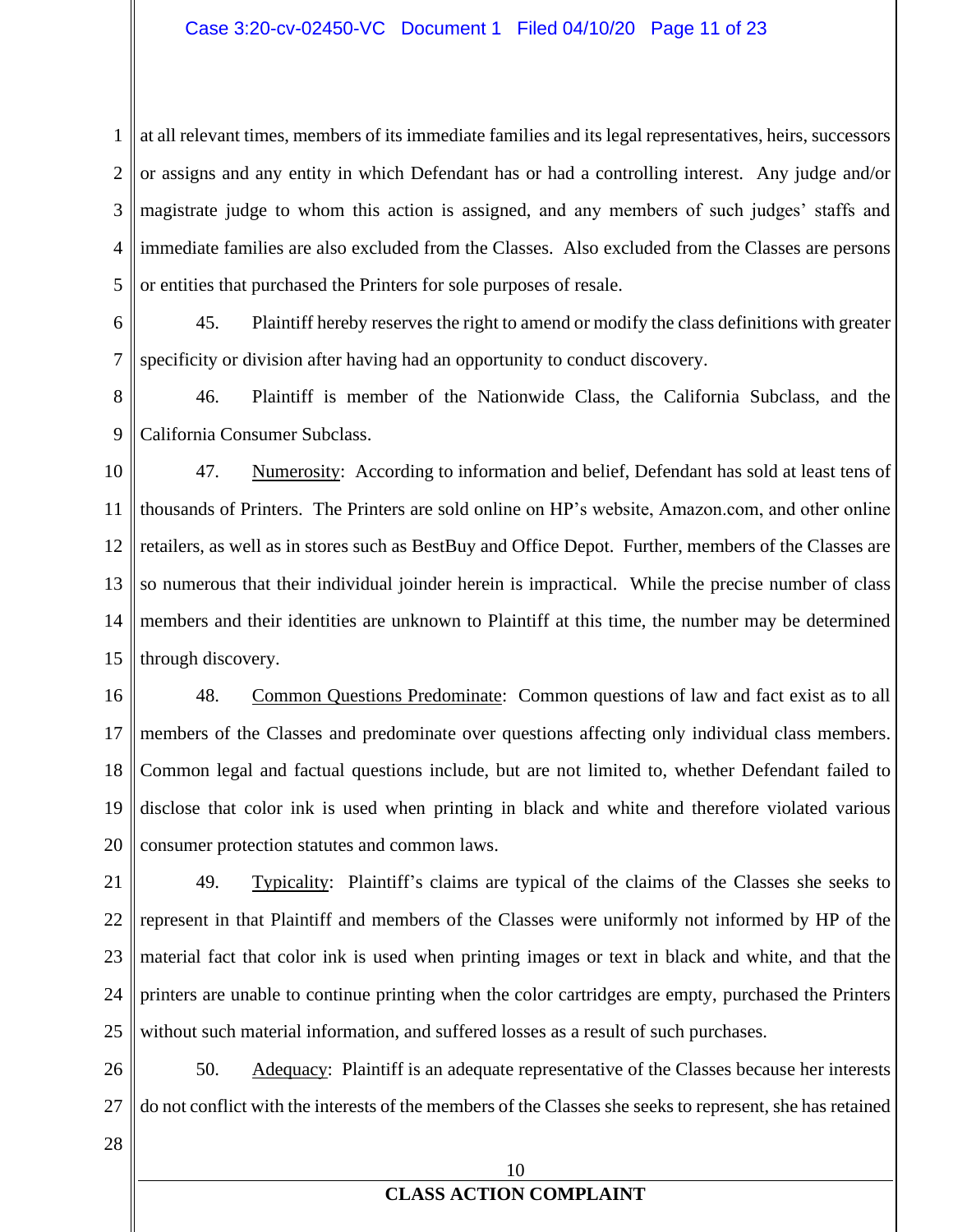1 2 3 competent counsel experienced in prosecuting class actions, and she intends to prosecute this action vigorously. The interests of the members of the Classes will be fairly and adequately protected by the Plaintiff and her counsel.

4 5 6 7 8 9 10 11 12 51. Superiority: A class action is superior to other available means for the fair and efficient adjudication of the claims of the members of the Classes. The size of each claim is too small to pursue individually, and each individual Class member will lack the resources to undergo the burden and expense of individual prosecution of the complex and extensive litigation necessary to establish Defendant's liability. Individualized litigation increases the delay and expense to all parties and multiplies the burden on the judicial system presented by the complex legal and factual issues of this case. Individualized litigation also presents a potential for inconsistent or contradictory judgments. The class action mechanism is designed to remedy harms like this one that are too small in value, although not insignificant, to file individual lawsuits for.

13 14 15 52. This lawsuit is maintainable as a class action under Federal Rule of Civil Procedure 23(b)(2) because HP has acted or refused to act on grounds that are generally applicable to the class members, thereby making final injunctive relief appropriate with respect to all Classes.

- 16
- 17
- 18

**FIRST CLAIM FOR RELIEF Violation of California's Consumers Legal Remedies Act ("CLRA"), California Civil Code §§ 1750,** *et seq***. (***for the Nationwide Class; in the alternative, for the California Subclass***)**

19 20 53. Plaintiff repeats the allegations contained in paragraphs 1-52 above as if fully set forth herein.

21 22 54. Plaintiff brings this claim individually and on behalf of the Nationwide Class, or in the alternative, for the California Subclass, against Defendant.

23 24 25 26 27 55. The Printers are "goods" pursuant to California Civil Code § 1761(a), and the purchases of the Printers by Plaintiff and members of the Nationwide and California Subclass constitute "transactions" pursuant to Cal. Civ. Code § 1761(e). Further, Plaintiff and members of the proposed Nationwide Class and California Subclass are consumers within the meaning of Cal. Civ. Code § 1761(d).

28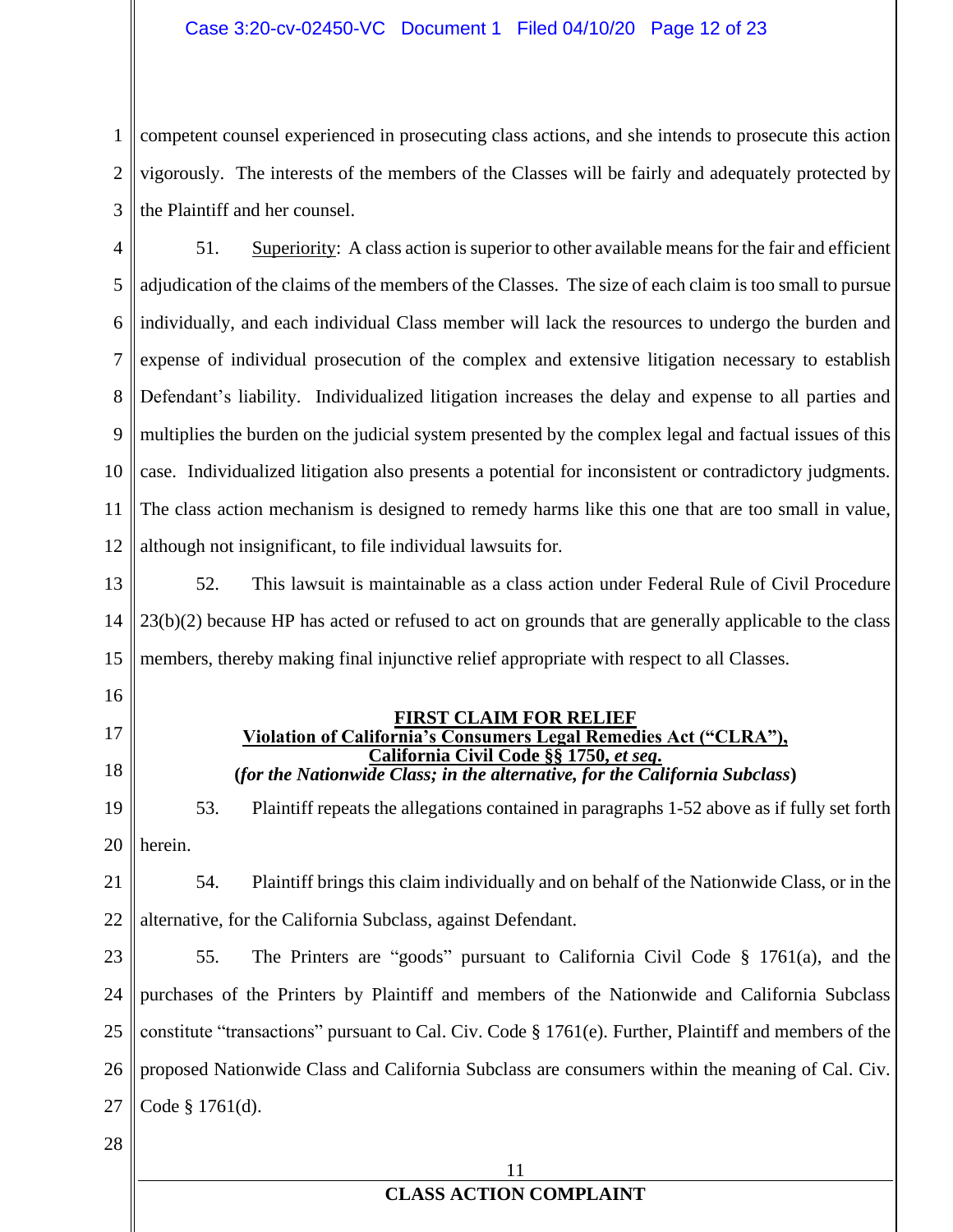1 2 3 4 5 6 7 56. Cal. Civ. Code  $\S$  1770(a)(5) prohibits "[r]epresenting that goods or services have sponsorship, approval, characteristics, ingredients, uses, benefits, or quantities that they do not have . . . ." By omitting that the Printers are designed to engage in underprinting and are further unable to print once the color ink is depleted, HP failed to disclose material facts regarding the Printers' characteristics and use. A reasonable consumer would believe that the Printers would be able to print in black and white as long as black ink is available in the printer and that the Printers would not use color ink when printing black images and text. Therefore, Defendant has violated section  $1770(a)(5)$  of the CLRA.

8 9 10 11 12 13 14 57. Cal. Civ. Code  $\S 1770(a)(7)$  prohibits "[r]epresenting that goods or services are of a particular standard, quality, or grade, or that goods are of a particular style or model, if they are of another." By omitting that the Printers are designed to engage in underprinting and are further unable to print once the color ink is depleted, HP failed to disclose material facts regarding the Printers' standard, quality, and grade. A reasonable consumer would believe that the Printers would be able to print in black and white as long as black ink is available in the printer and that the Printers would not use color ink when printing black images and text. Therefore, Defendant has violated section 1770(a)(7) of the CLRA.

15 16 17 18 19 20 58. Cal. Civ. Code  $\S 1770(a)(9)$  prohibits "[a]dvertising goods or services with intent not to sell them as advertised." By omitting that the Printers are designed to engage in underprinting and are further unable to print once the color ink is depleted, HP advertised the Printers as being capable of operating as a normal, functioning printer. However, because the Printers are designed to engage in underprinting and are further unable to print once the color ink is depleted, they do not operate as a normal, functioning printer. Therefore, HP has violated section 1770(a)(9) of the CLRA.

21 22 23 24 25 59. Cal. Civ. Code § 1770(a)(15) prohibits "[r]epresenting that a part, replacement, or repair service is needed when it is not." Due to HP's design of the Printers, consumers are told to replace their color ink cartridges for the Printers once they are depleted in order to continue printing in black and white. However, such replacement is not inherently needed and is instead a result of HP's design of the Product. Therefore, HP has violated section 1770(a)(15) of the CLRA.

26 27 60. Because the Printers' underprinting and inability to function once the color ink is depleted pertain to the Printers' central functionality, HP was obligated to disclose these material

28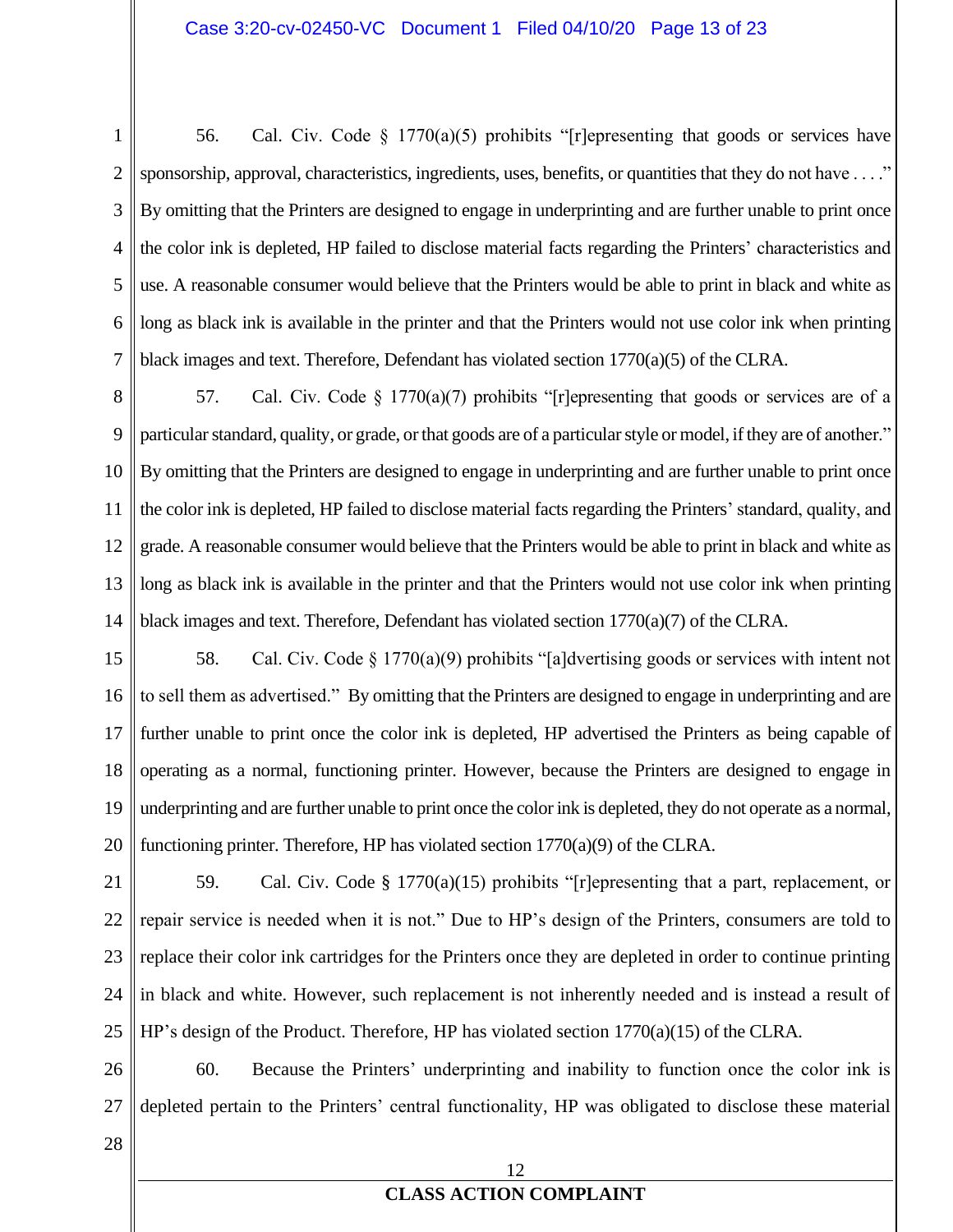1 facts to Plaintiff. Because HP failed to disclose these material facts, consumers were misled.

2 3 4 61. At all relevant times, HP knew or reasonably should have known that there was no disclosure at the point of sale that the Printers use color ink even when printing in black and white, or that the Printers cease to print even in black if color ink is unavailable.

5 6 7 8 62. At all relevant times, HP knew or reasonably should have known that Plaintiff and other members of the Nationwide Class and California Subclass relied on the foregoing representations and omissions and continue to be deceived and harmed by HP's foregoing unfair practices. This is especially the case in light of Defendant's prior litigation on this issue.

9 10 11 12 13 63. Plaintiff and members of the Nationwide Class and California Subclass reasonably and justifiably relied on HP's misleading representations and fraudulent omissions regarding the Printers. Plaintiff and other consumers did not know, and had no reason to know, at the point of sale that color ink would be used when printing in black and white, or that the Printers would no longer print if the color ink was depleted.

14 15 16 17 64. Plaintiff and members of the Nationwide Class and California Consumer Subclass suffered injuries caused by HP because they would not have purchased the Printers, or would have paid significantly less for the Printers, had they known that HP's conduct was misleading and fraudulent.

18 19 20 65. Under Cal. Civ. Code § 1780(a), Plaintiff and members of the Nationwide Class and California Consumer Subclass seek damages, restitution, declaratory and injunctive relief, and all other remedies the Court deems appropriate for HP's violations of the CLRA.

21 22 23 24 25 66. Pursuant to Cal. Civ. Code § 1782, on May 1, 2019, counsel for Plaintiff mailed a notice and demand letter by certified mail, with return receipt requested, to Defendant.<sup>9</sup> Defendant received the notice and demand letter on May 3, 2019.<sup>10</sup> Because Defendant has failed to fully rectify or remedy the damages caused within 30 days after receipt of the notice and demand letter, Plaintiff timely filed the Class Action Complaint for a claim for damages under the CLRA.

26

10 *Id*.

28

13

<sup>27</sup> 9 *See* Exhibit A.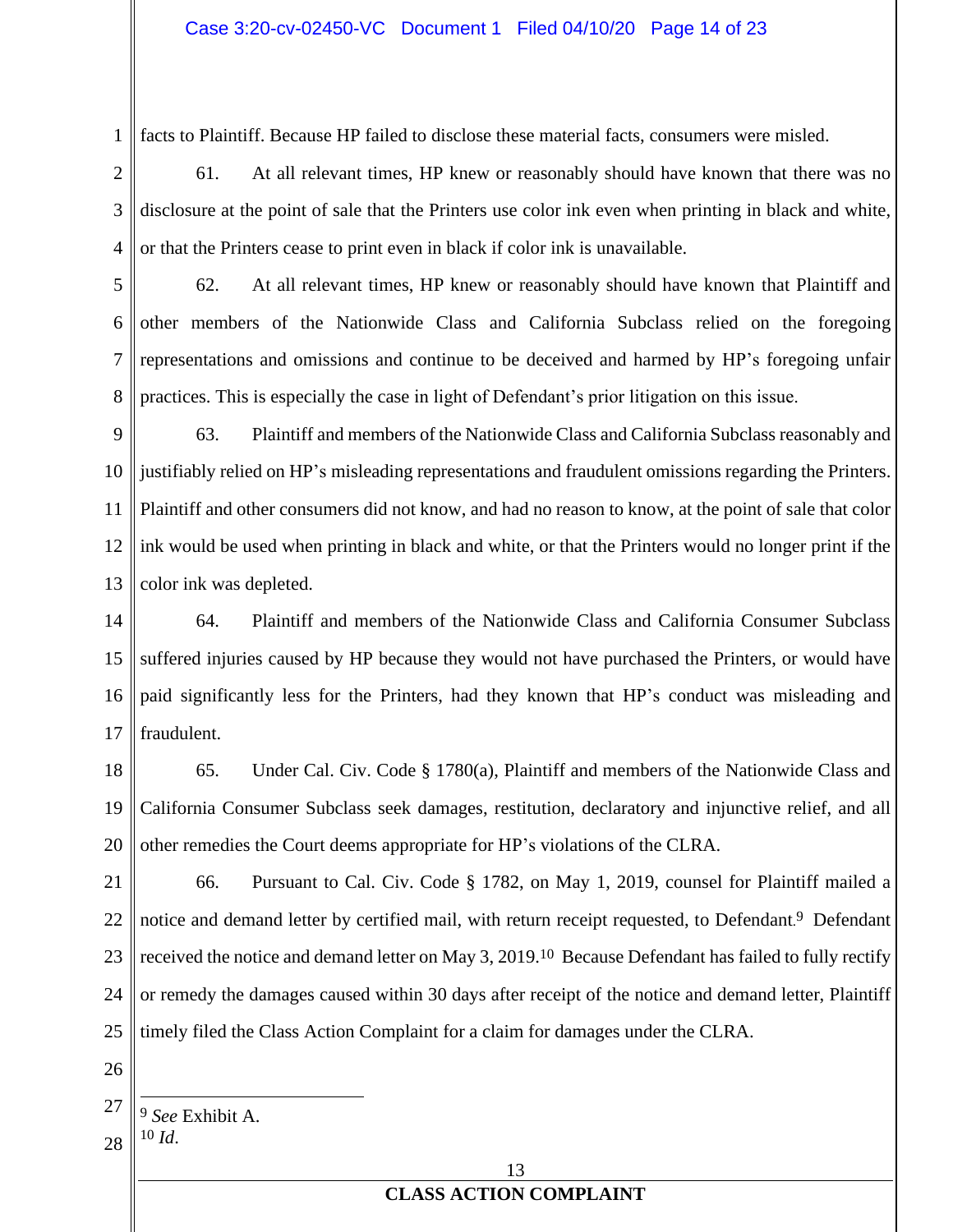#### **SECOND CLAIM FOR RELIEF Violation of California's Unfair Competition Law ("UCL"), California Business & Professions Code §§ 17200***, et seq.* **(***for the Nationwide Class; in the alternative, for the California Subclass)*

4 67. Plaintiff repeats the allegations contained in paragraphs 1-52 above as if fully set forth

5 herein.

1

2

3

6 7 68. Plaintiff brings this claim individually and on behalf of the members of the proposed Nationwide Class, or in the alternative, the California Subclass against Defendant.

8 9 10 11 69. UCL § 17200 provides, in pertinent part, that "unfair competition shall mean and include any unlawful, unfair or fraudulent business act or practice and unfair, deceptive, untrue or misleading advertising . . . ." California Business and Professional Code ("Cal. Bus. & Prof. Code") § 17200.

12 13 70. Under the UCL, a business act or practice is "unlawful" if it violates any established state or federal law.

14 15 16 17 71. HP's misrepresentations and omissions regarding the Printers' inability to print once the color cartridges are depleted, and the Printers' use of color ink when printing in black and white, were and continue to be "unlawful" because they violate the CLRA and other applicable laws as described herein.

18 19 20 72. As a result of HP's unlawful business acts and practices, HP has and continues to unlawfully obtain money from Plaintiff and members of both the Nationwide Class and California Subclass.

21 22 23 24 73. Under the UCL, a business act or practice is "unfair" if the defendant's conduct is substantially injurious to consumers, offends public policy, and is immoral, unethical, oppressive, and unscrupulous, as the benefits for committing such acts or practices are outweighed by the gravity of the harm to the alleged victims.

25 26 27 74. HP's conduct was and continues to be of no benefit to purchasers of the Printers, as it is misleading, unfair, unlawful, and is injurious to consumers who purchased the Printers and were deceived by HP's fraudulent omissions and misrepresentations. Deceiving consumers about the

28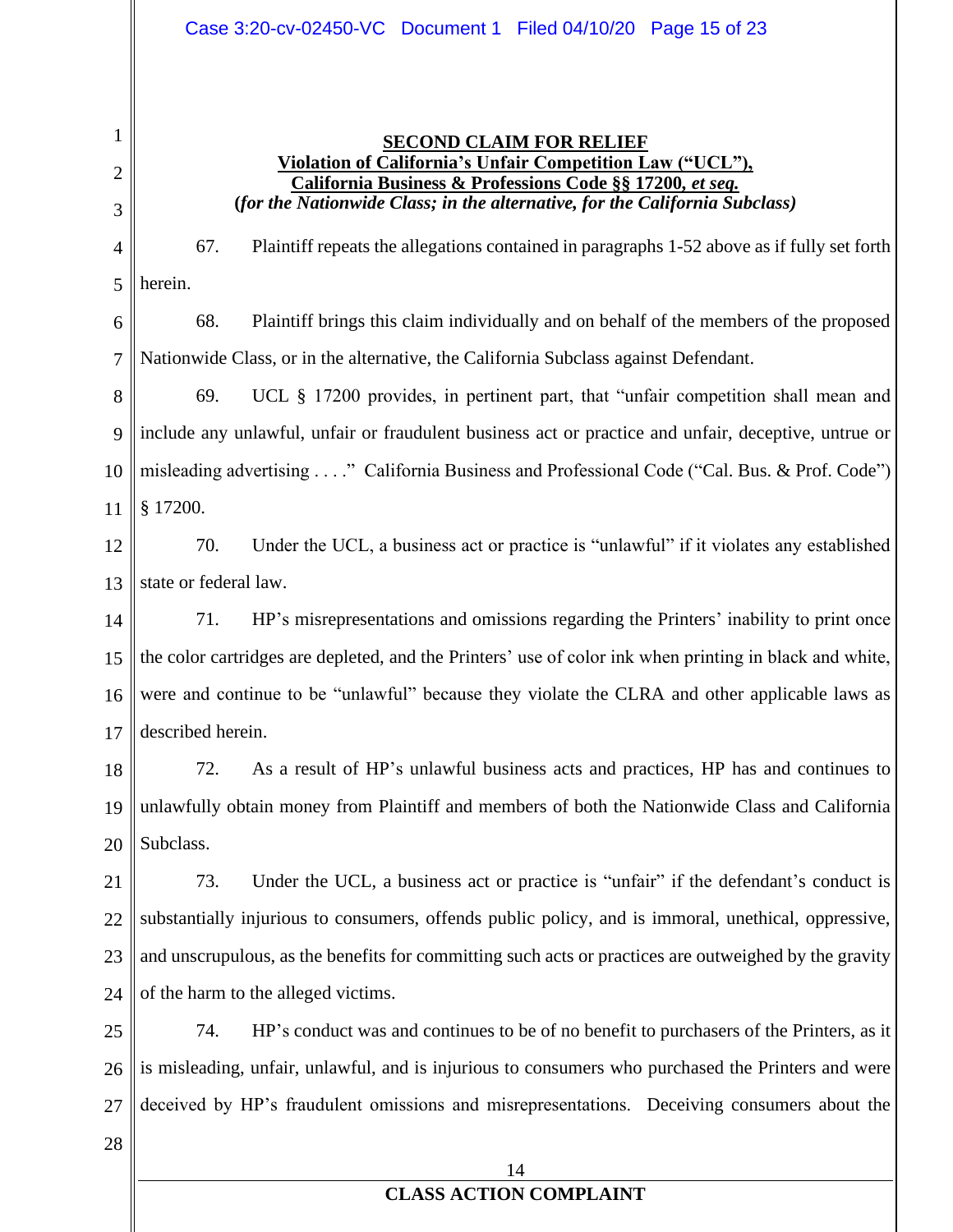#### Case 3:20-cv-02450-VC Document 1 Filed 04/10/20 Page 16 of 23

1 2 3 functionality of the Printers and ceasing their ability to print in black and white, even if black ink is available, is of no benefit to the consumers. Therefore, Defendant's conduct was and continues to be "unfair."

4 5 75. As a result of HP's unfair business acts and practices, HP has and continues to unfairly obtain money from Plaintiff, and members of both the Nationwide Class and California Subclass.

6 7 76. Under the UCL, a business act or practice is "fraudulent" if it actually deceives or is likely to deceive members of the consuming public.

8 9 10 11 12 13 77. HP's conduct here was and continues to be fraudulent because it has and will continue to likely deceive consumers by failing to disclose the fact that the Printers' color ink is used when printing images or text in black and white, and that the printers are unable to continue printing when the color cartridges are empty, even if the consumer is attempting to print a purely black and white image or text. Because HP misled and will likely continue to mislead Plaintiff and members of both the Nationwide Class and California Subclass, HP's conduct was "fraudulent."

14 15 16 78. As a result of HP's fraudulent business acts and practices, HP has and continues to fraudulently obtain money from Plaintiff and members of both the Nationwide Class and California Subclass.

17 18 19 20 21 22 79. Plaintiff requests that this Court cause HP to restore this unlawfully, unfairly, and fraudulently obtained money to Plaintiff, and members of both the Nationwide Class and California Subclass, to disgorge the profits HP made on these transactions, and to enjoin HP from violating the UCL or violating it in the same fashion in the future as discussed herein. Otherwise, Plaintiff, and members of both the Nationwide Class and California Subclass may be irreparably harmed and/or denied an effective and complete remedy if such an order is not granted.

15 **CLASS ACTION COMPLAINT** 23 24 25 26 27 28 80. Monetary damages are an inadequate remedy at law because injunctive relief is necessary to deter Defendant from continuing its false and deceptive conduct regarding the Printers.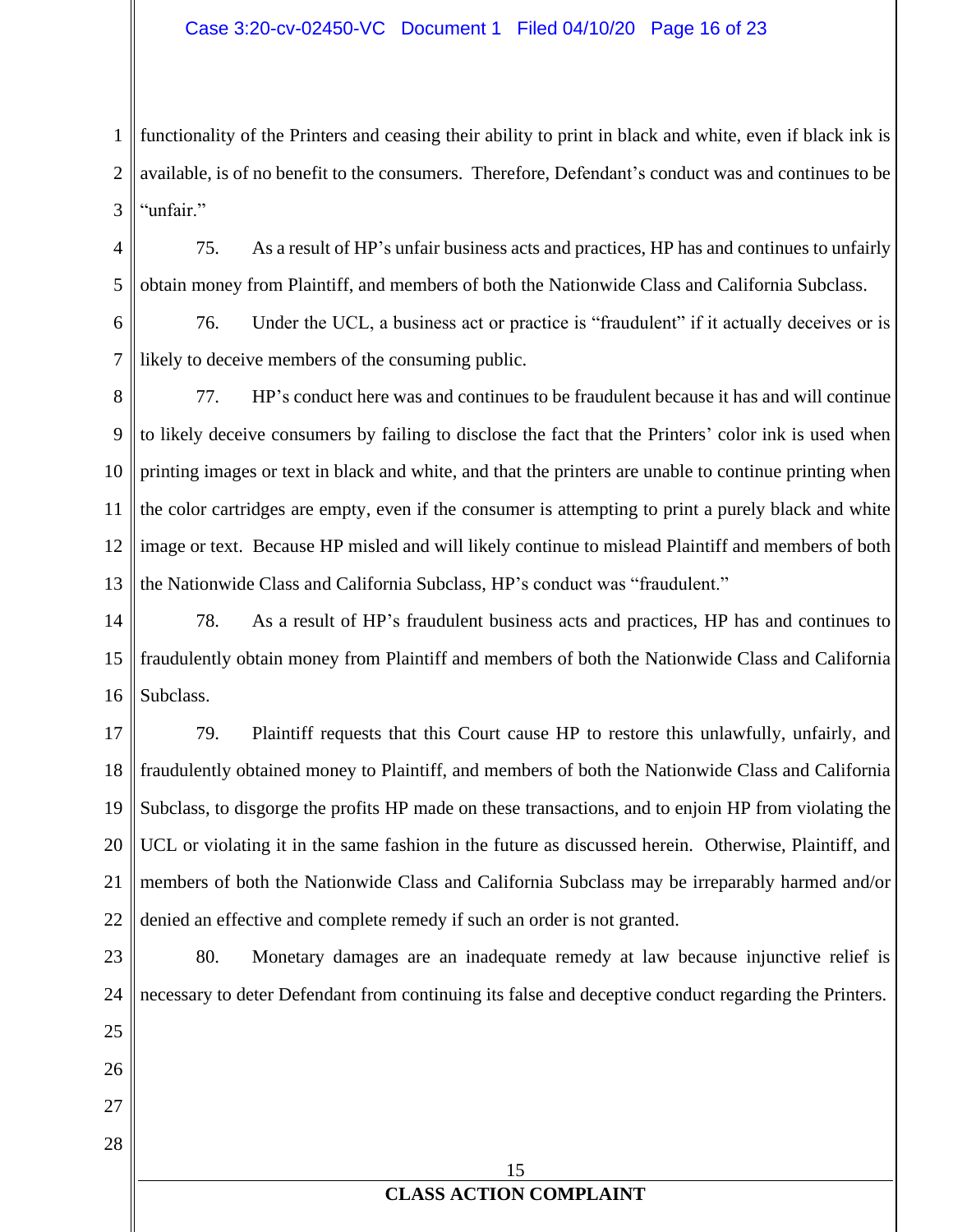1 2

#### **THIRD CLAIM FOR RELIEF Fraudulent Concealment (***for the Nationwide Class; in the alternative, for the California Subclass***)**

3 4 81. Plaintiff repeats the allegations contained in paragraphs 1-52 above as if fully set forth herein.

5 6 7 82. Plaintiff brings this claim individually and on behalf of the members of the proposed Nationwide Class. In the alternative, Plaintiff brings this claim individually and on behalf of the proposed California Subclass.

8 9 10 83. As the entity responsible for designing the Printers, HP knew or reasonably should have known that the Printers are unable to print when the color cartridges are depleted and that the Printers were designed to underprint.

11 12 84. Despite HP's duty to disclose these material facts to Plaintiff and class members, HP concealed these material facts from Plaintiff at the point of sale.

13 14 15 16 17 18 85. HP had a duty to disclose these material facts given that Printers' underprinting and inability to function once the color ink is depleted pertain to the Printers' central functionality: printing images and text. Given that HP designed and marketed the Printers, and that these omissions pertain to facts that, if revealed to consumers, would affect their purchasing decisions in that they would not have purchased or would have paid less for the Printers, HP's concealment of these material facts was intentional and with the intent to defraud Plaintiff and class members.

19 20 21 22 23 86. Plaintiff and members of the Nationwide Class and California Consumer Subclass suffered injuries caused by HP given that, had they known that the printers would engage in underprinting, or that the printers would not print black and white images or text unless color ink is also available, they would not have purchased the Printers or would have paid significantly less for them.

- 24
- 25

26

#### **FOURTH CLAIM FOR RELIEF Breach of Implied Warranty (***for the Nationwide Class; in the alternative, for the California Subclass***)**

87. Plaintiff repeats the allegations contained in paragraphs 1-52 above as if fully set forth

- 27 herein.
- 28

| n                             |  |
|-------------------------------|--|
| <b>CLASS ACTION COMPLAINT</b> |  |
|                               |  |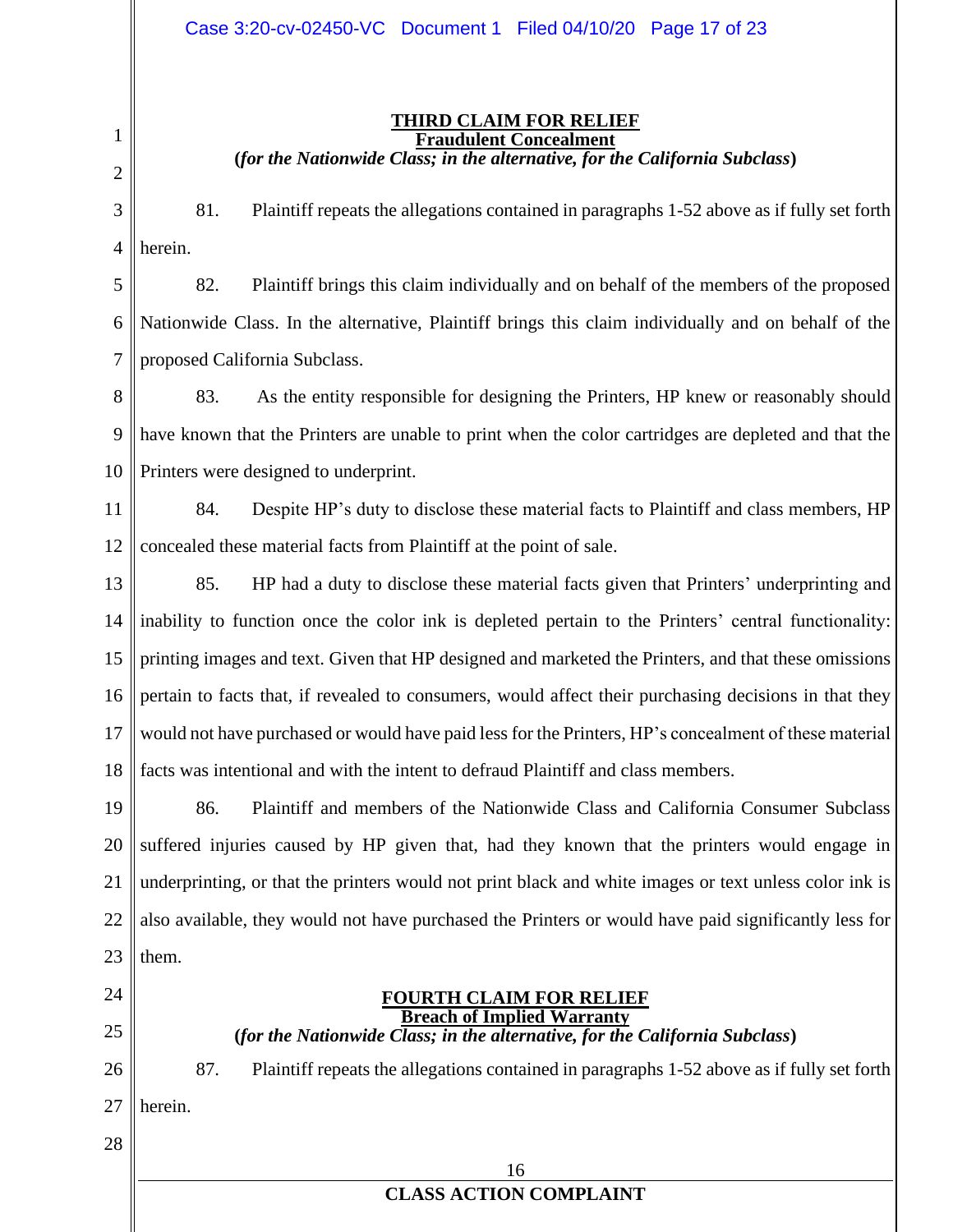#### Case 3:20-cv-02450-VC Document 1 Filed 04/10/20 Page 18 of 23

1 2 3 88. Plaintiff brings this claim individually and on behalf of the members of the proposed Nationwide Class. In the alternative, Plaintiff brings this claim individually and on behalf of the proposed California Subclass.

4 5 6 89. California Commercial Code  $\S 2314(1)$  provides that "a warranty that the goods shall be merchantable is implied in a contract for their sale if the seller is a merchant with respect to goods of that kind." Cal. Comm. Code § 2314(1).

7 8 9 90. Furthermore, California Commercial Code § 2314(2) provides that "[g]oods to be merchantable must be at least such as . . . [a]re fit for the ordinary purposes for which such goods are used[.]" Cal. Comm. Code § 2314(2)(c).

10 11 12 91. HP is a merchant with respect to the sale of printers and ink/toner cartridges, such as the Printers in this action. Therefore, a warranty of merchantability is implied in every contract for sale of the Printers to consumers.

13 14 15 16 17 92. In its sale of the Printers, HP has provided an implied warranty that the Printers would continue to print black and white images and text as long as the printer contains black ink, as this is the ordinary purpose of a printer. However, because HP designed the printer to cease printing black and white images and text even if the printer contains black ink, the Printers do not operate as ordinary printers.

18 19 20 21 93. Moreover, HP has provided an implied warranty that the Printers will use only black ink when printing black and white text and images. However, because HP designed the printer to use color ink even when printing black text and images, the Printers do not use only black ink when printing black and white text and images.

22 23 94. Therefore, HP has breached its implied warranty of merchantability regarding the Printers.

24 25 26 27 95. If Plaintiff and members of the Classes had known that the Printers were designed to cease functioning despite the availability of black ink, they would not have purchased the Printers or would have paid less for them. Therefore, as a direct and/or indirect result of Defendant's breach, Plaintiff and members of the Classes have suffered injury and deserve to recover all damages afforded

28

### 17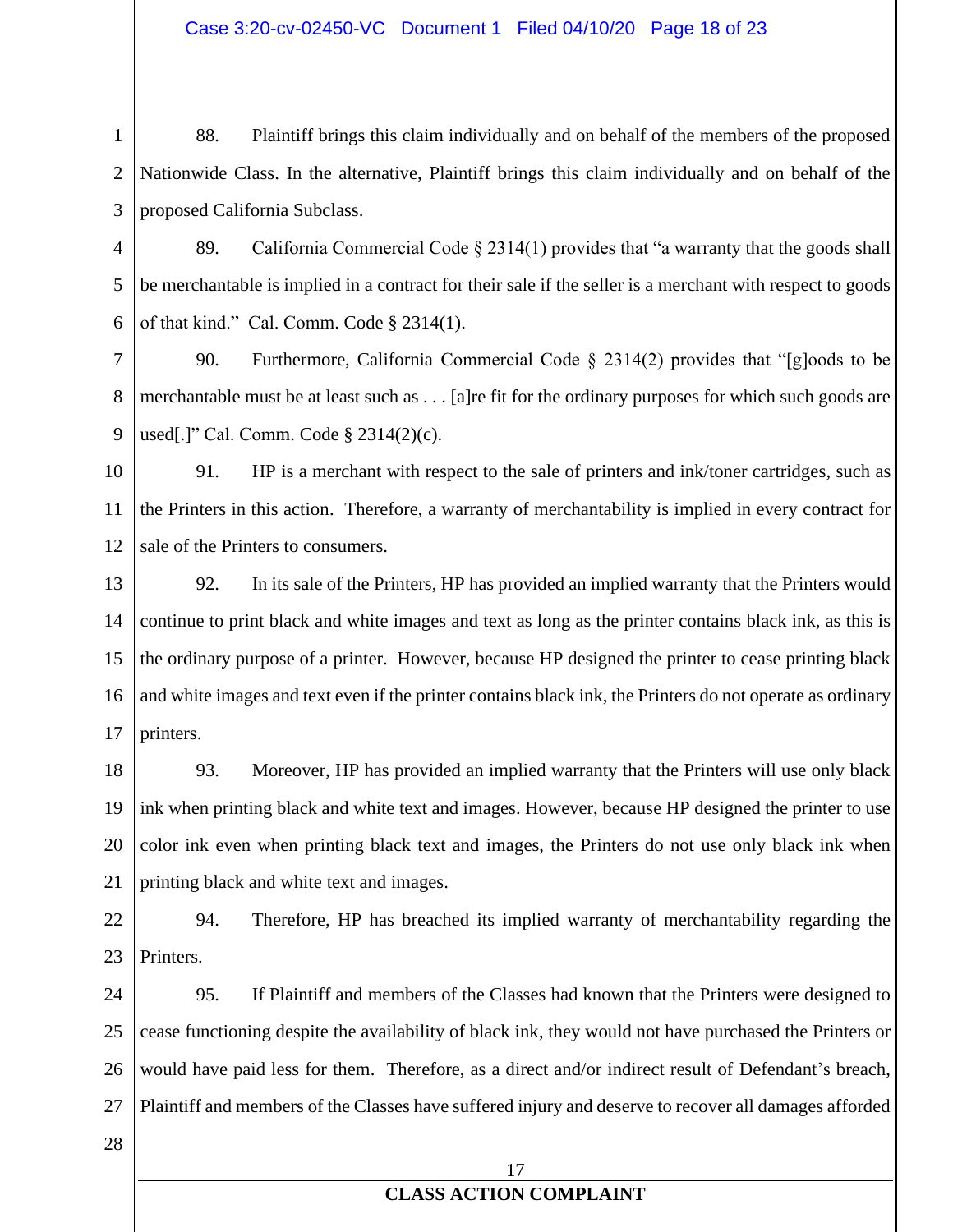1 under the law.

2

3 4

5

#### **FIFTH CLAIM FOR RELIEF Common Law Fraud (***for the Nationwide Class; in the alternative, for the California Subclass***)**

96. Plaintiff repeats the allegations contained in paragraphs 1-52 above as if fully set forth herein.

6 7 8 97. Plaintiff bring this claim individually and on behalf of the members of the Classes against Defendant.

9 10 11 12 98. HP has willfully, falsely, and knowingly omitted the fact that the Printers' color ink is used when printing images and text in black and white and that the printers cease printing when the color cartridges are empty, even if the consumer is attempting to print purely black and white images or text. Therefore, HP has made knowing, fraudulent omissions as to the Printers.

13

14

15

99. HP's omissions were material (*i.e*., the type of misrepresentations to which a reasonable person would attach importance and would be induced to act thereon in making purchase decisions), because they relate to the central functionalities of the Printers: the ability to print and the use of ink during the printing process.

16

17

18

100. HP knew or recklessly disregarded the fact that the Printers would, unbeknownst to consumers, deplete color ink when printing black and white images and text and further cease printing when the color cartridges are empty.

19 20

21

101. HP intended that Plaintiff and other consumers rely on these omissions, as they are pertaining to facts that, if revealed to consumers, would affect their purchasing decisions in that they would not have purchased or would have paid less for the Printers.

22 23

24

25

26

102. Plaintiff and members of the Classes have reasonably and justifiably relied on Defendant's omissions when purchasing the Printers and had the correct facts been known, would not have purchased the Printers or would not have purchased them at the prices at which they were offered.

27 28 103. Therefore, as a direct and proximate result of HP's fraud, Plaintiff and members of the Classes have suffered economic losses and other general and specific damages, including but not

18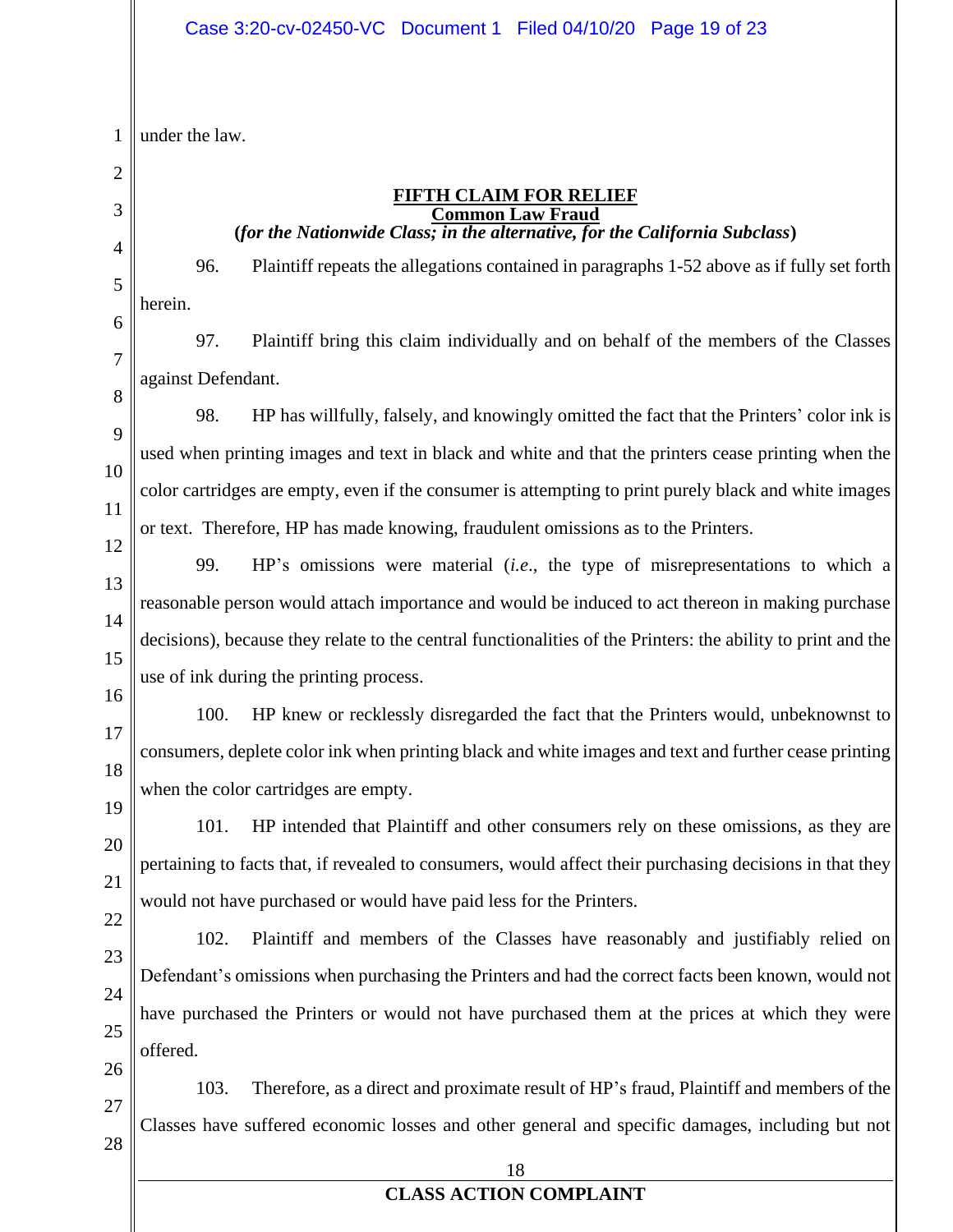1 2 limited to the amounts paid for the Printers and any interest that would have accrued on those monies, all in an amount to be proven at trial.

3

4

5

**(***for the Nationwide Class; in the alternative, for the California Subclass***)** 104. Plaintiff repeats the allegations contained in paragraphs 1-52 above as if fully set forth

**SIXTH CLAIM FOR RELIEF Quasi-Contract/Restitution**

6 herein.

7 8 105. Plaintiff bring this claim individually and on behalf of the members of the Classes against Defendant.

9 10 11 12 13 14 15 106. As alleged herein, HP intentionally, recklessly, and/or negligently omitted material information about the Printers to Plaintiff and members of the Classes to induce them to purchase the Printers. Plaintiff and members of the Classes have reasonably relied on the misleading omissions. Plaintiff and members of the Classes therefore have been induced by HP's misleading and false omissions about the Printers, and paid for them when they would and/or should not have, or paid more money to HP for the Printers and replacement cartridges than they otherwise would and/or should have paid.

16 17 107. Plaintiff and members of the Classes have conferred a benefit upon HP, as HP has retained monies paid to them by Plaintiff and members of the Classes.

18 19 20 21 22 23 108. The monies received were obtained under circumstances that were at the expense of Plaintiff and members of the Classes – *i.e*., Plaintiff and members of the Classes did not receive the full value of the benefit conferred upon HP because HP intentionally designed the Printers to consume color ink even if consumers are printing purely black and white images and text, and also by intentionally designing the Printers to cease printing if the Product's color ink is depleted, even if the consumer wants to print images or text in black and white.

24 25 26 109. Therefore, it is inequitable and unjust for HP to retain the profit, benefit, or compensation conferred upon them without paying Plaintiff and the members of the Classes back for the difference of the full value of the benefit compared to the value actually received.

110. As a direct and proximate result of HP's unjust enrichment, Plaintiff and members of

28

27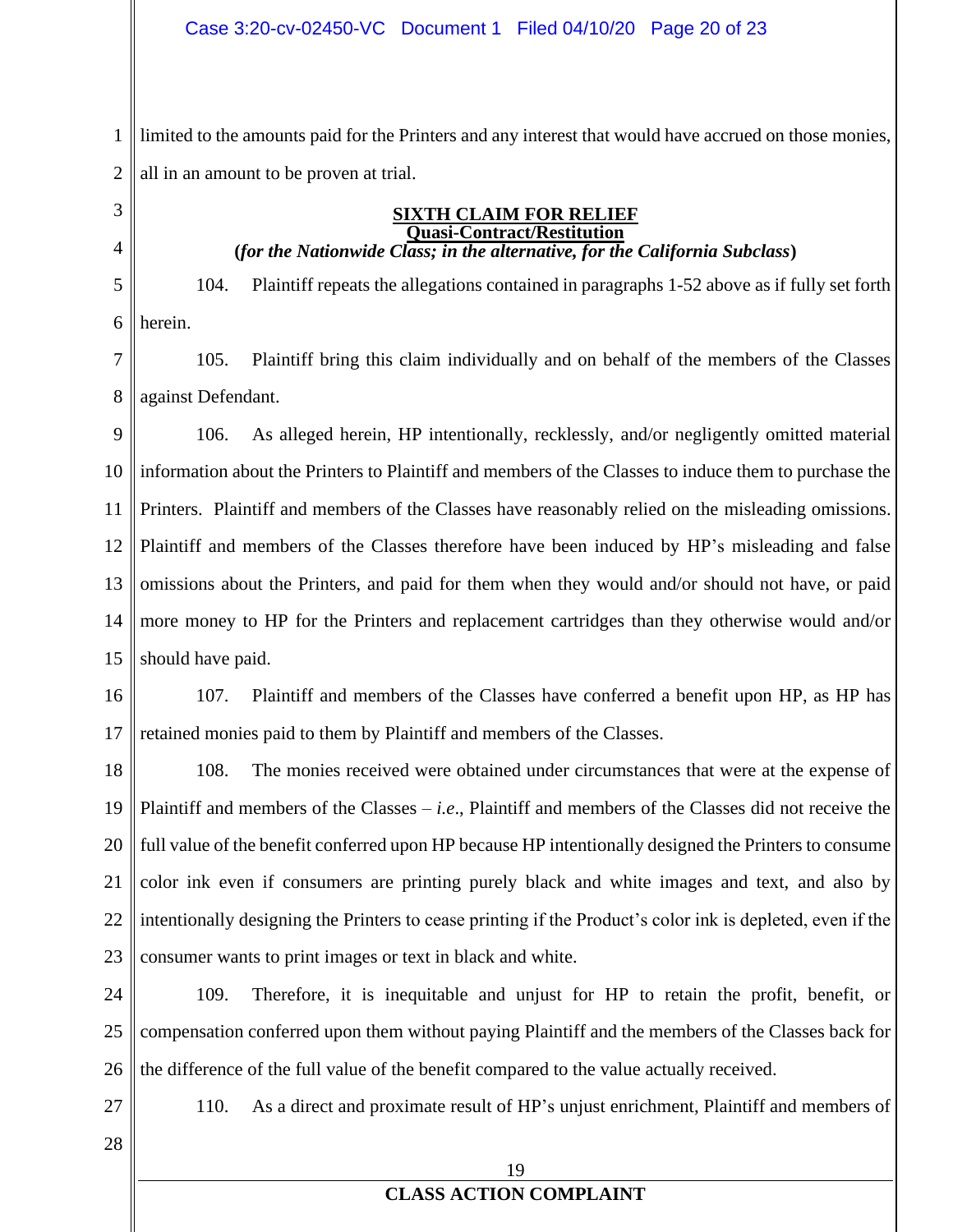#### Case 3:20-cv-02450-VC Document 1 Filed 04/10/20 Page 21 of 23

| 1    the Classes are entitled to restitution, disgorgement, and/or the imposition of a constructive trust upon |
|----------------------------------------------------------------------------------------------------------------|
| $2$ all profits, benefits, and other compensation obtained by HP from its deceptive, misleading, and           |
| $3$ unlawful conduct as alleged herein.                                                                        |

4 5 111. Monetary damages are an inadequate remedy at law because injunctive relief is necessary to deter HP from continuing its false and deceptive conduct regarding the Printers.

#### **PRAYER FOR RELIEF**

7 8 WHEREFORE, Plaintiff, individually and on behalf of all others similarly situated, seeks judgment against Defendant as follows:

9 10 11 a) For an order certifying the Classes under Rule 23 of the Federal Rules of Civil Procedure, naming Plaintiff as representative of all Classes, and naming Plaintiff's attorneys as Class Counsel to represent all Classes;

12 13 b) For an order declaring that HP's conduct violates the statutes and laws referenced herein;

14 15 c) For an order finding in favor of Plaintiff, and all Classes, on all counts asserted herein;

16 17 d) For an order awarding all damages in amounts to be determined by the Court and/or jury;

18 e) For prejudgment interest on all amounts awarded;

19 20 f) For interest on the amount of any and all economic losses, at the prevailing legal rate;

21 g) For an order of restitution and all other forms of equitable monetary relief;

22 h) For injunctive relief as pleaded or as the Court may deem proper;

j) For any other such relief as the Court deems just and proper.

23 24 25 i) For an order awarding Plaintiff and all Classes their reasonable attorneys' fees, expenses and costs of suit, including as provided by statute such as under Fed. R. Civ. P. 23(h) and California Code of Civil Procedure Section 1021.5; and

26 27

6

## **DEMAND FOR TRIAL BY JURY**

28

20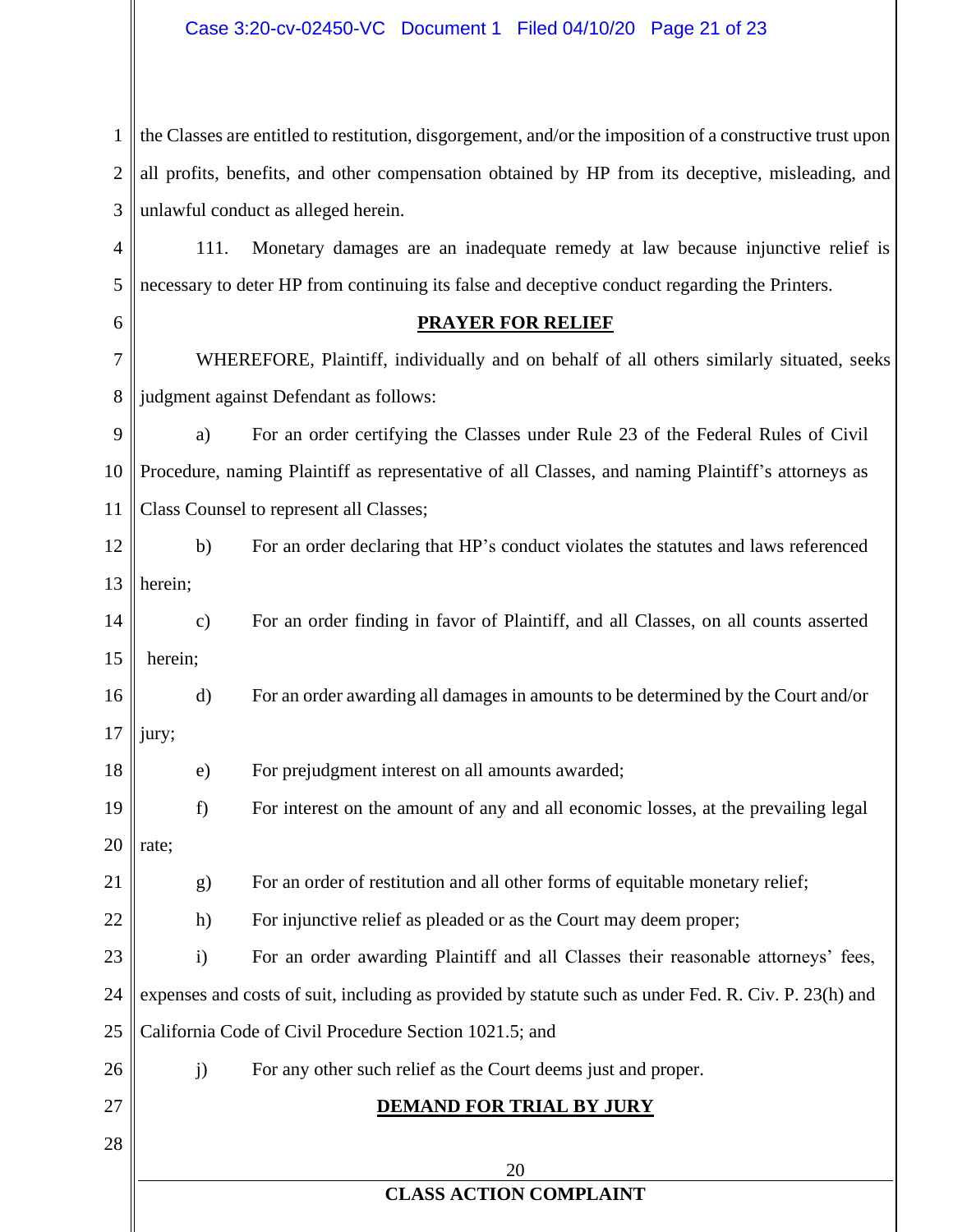|                |                                                            | Case 3:20-cv-02450-VC Document 1 Filed 04/10/20 Page 22 of 23                                 |  |  |  |  |  |  |
|----------------|------------------------------------------------------------|-----------------------------------------------------------------------------------------------|--|--|--|--|--|--|
|                |                                                            |                                                                                               |  |  |  |  |  |  |
| 1              | Plaintiff demand a trial by jury on all issues so triable. |                                                                                               |  |  |  |  |  |  |
| $\sqrt{2}$     |                                                            |                                                                                               |  |  |  |  |  |  |
| $\mathfrak{Z}$ | Dated: April 10, 2020                                      | <b>FARUQI &amp; FARUQI, LLP</b>                                                               |  |  |  |  |  |  |
| $\overline{4}$ |                                                            |                                                                                               |  |  |  |  |  |  |
| 5              |                                                            | By: /s/ Benjamin Heikali<br>Benjamin Heikali, Bar No. 307466<br>Joshua Nassir, Bar No. 318344 |  |  |  |  |  |  |
| 6              |                                                            | 10866 Wilshire Blvd., Suite 1470<br>Los Angeles, CA 90024                                     |  |  |  |  |  |  |
| 7              |                                                            | Telephone: 424.256.2884<br>Fax: 424.256.2885                                                  |  |  |  |  |  |  |
| $8\,$          |                                                            | E-mail: bheikali@faruqilaw.com<br>jnassir@faruqilaw.com                                       |  |  |  |  |  |  |
| 9<br>10        |                                                            |                                                                                               |  |  |  |  |  |  |
| 11             |                                                            |                                                                                               |  |  |  |  |  |  |
| 12             |                                                            |                                                                                               |  |  |  |  |  |  |
| 13             |                                                            |                                                                                               |  |  |  |  |  |  |
| 14             |                                                            |                                                                                               |  |  |  |  |  |  |
| 15             |                                                            |                                                                                               |  |  |  |  |  |  |
| 16             |                                                            |                                                                                               |  |  |  |  |  |  |
| 17             |                                                            |                                                                                               |  |  |  |  |  |  |
| 18             |                                                            |                                                                                               |  |  |  |  |  |  |
| 19             |                                                            |                                                                                               |  |  |  |  |  |  |
| 20             |                                                            |                                                                                               |  |  |  |  |  |  |
| 21             |                                                            |                                                                                               |  |  |  |  |  |  |
| $22\,$         |                                                            |                                                                                               |  |  |  |  |  |  |
| 23             |                                                            |                                                                                               |  |  |  |  |  |  |
| 24             |                                                            |                                                                                               |  |  |  |  |  |  |
| $25\,$         |                                                            |                                                                                               |  |  |  |  |  |  |
| 26             |                                                            |                                                                                               |  |  |  |  |  |  |
| 27             |                                                            |                                                                                               |  |  |  |  |  |  |
| 28             |                                                            | 21                                                                                            |  |  |  |  |  |  |
|                |                                                            | <b>CLASS ACTION COMPLAINT</b>                                                                 |  |  |  |  |  |  |
|                |                                                            |                                                                                               |  |  |  |  |  |  |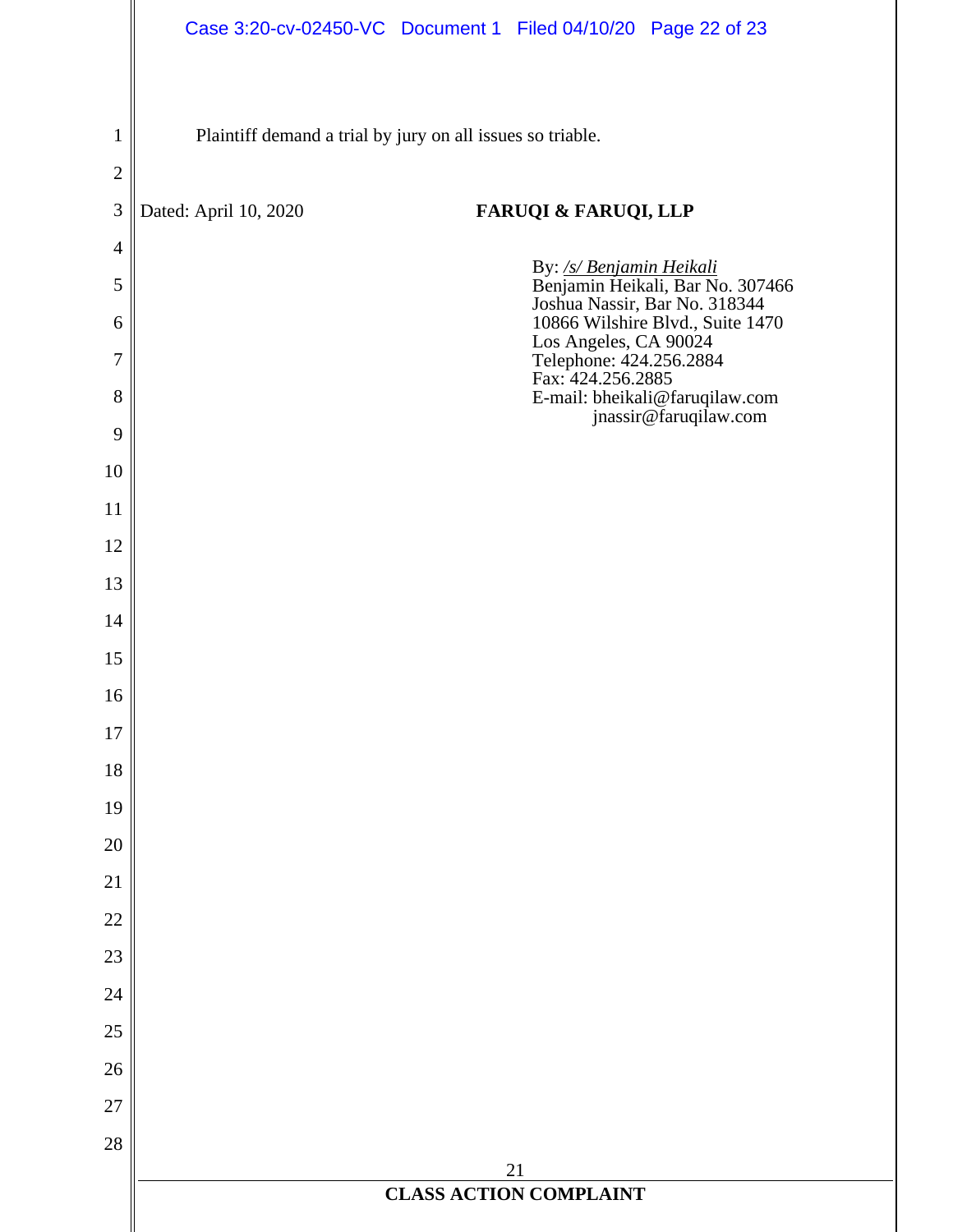### **CLRA Venue Declaration Pursuant to California Civil Code Section 1780(d)**

I, Christina Rose, declare as follows:

1. I am the Plaintiff in this action and a citizen of the State of California. I have personal knowledge of the facts stated herein and, if called as a witness, I could testify competently thereto.

2. This Class Action Complaint is filed in the proper place of trial because Defendant HP Inc. maintains its principal place of business, or nerve center, at its headquarters in Palo Alto, California.

I declare under penalty of perjury that the foregoing is true and correct, executed on \_\_\_\_\_\_\_\_\_\_\_\_\_ at Mill Valley, California. -- 

> DocuSigned by: Clinistina Rose<br>— 4CF209BD0B48491... Christina Rose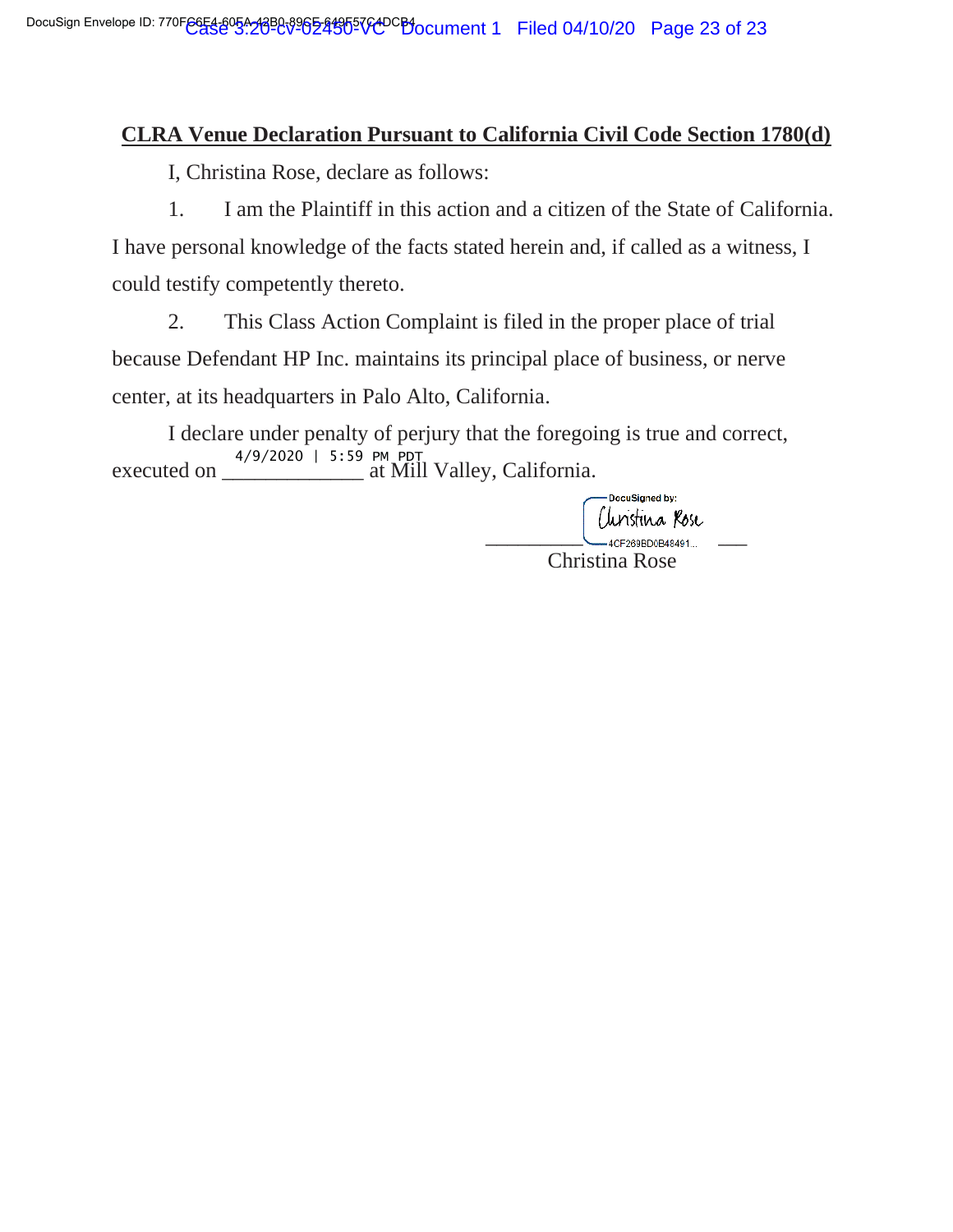# JS-CAND 44 (Rev. 07/19) **Case 3:20-cv-02450-VC Document 1-1 Filed 04/10/20** Page 1 of 2

The JS-CAND 44 civil cover sheet and the information contained herein neither replace nor supplement the filing and service of pleadings or other papers as required by law, except as provided by local rules of court. This

| <b>I. (a) PLAINTIFFS</b><br>Christina Rose, individually and on behalf of all others similarily       |    | $HP$ Inc.                                  | <b>DEFENDANTS</b>                                                               |            |            |                                                                                                              |                |            |
|-------------------------------------------------------------------------------------------------------|----|--------------------------------------------|---------------------------------------------------------------------------------|------------|------------|--------------------------------------------------------------------------------------------------------------|----------------|------------|
| situated                                                                                              |    |                                            |                                                                                 |            |            |                                                                                                              |                |            |
| (b) County of Residence of First Listed Plaintiff<br>Marin County<br>(EXCEPT IN U.S. PLAINTIFF CASES) |    |                                            | County of Residence of First Listed Defendant<br>(IN U.S. PLAINTIFF CASES ONLY) |            |            | Santa Clara County                                                                                           |                |            |
|                                                                                                       |    | NOTE:                                      | THE TRACT OF LAND INVOLVED.                                                     |            |            | IN LAND CONDEMNATION CASES, USE THE LOCATION OF                                                              |                |            |
| (c)<br>Attorneys (Firm Name, Address, and Telephone Number)<br>Faruqi & Faruqi LLP.                   |    |                                            | Attorneys (If Known)                                                            |            |            |                                                                                                              |                |            |
| 10866 Wilshire Boulevard, Suite 1470                                                                  |    |                                            |                                                                                 |            |            |                                                                                                              |                |            |
| Los Angeles. CA<br>Telephone: 424-256-2884                                                            |    |                                            |                                                                                 |            |            |                                                                                                              |                |            |
| Н.<br><b>BASIS OF JURISDICTION</b> (Place an "X" in One Box Only)                                     | Ш. | (For Diversity Cases Only)                 |                                                                                 |            |            | <b>CITIZENSHIP OF PRINCIPAL PARTIES</b> (Place an "X" in One Box for Plaintiff<br>and One Box for Defendant) |                |            |
|                                                                                                       |    |                                            |                                                                                 | <b>PTF</b> | <b>DEF</b> |                                                                                                              | <b>PTF</b>     | DEF        |
| U.S. Government Plaintiff<br>Federal Question<br>(U.S. Government Not a Party)                        |    | Citizen of This State                      |                                                                                 | $\times$ 1 |            | Incorporated or Principal Place<br>of Business In This State                                                 | $\overline{4}$ | $\times$ 4 |
| U.S. Government Defendant $\times$ 4<br>Diversity<br>(Indicate Citizenship of Parties in Item III)    |    | Citizen of Another State                   |                                                                                 |            |            | Incorporated and Principal Place<br>of Business In Another State                                             | $\mathfrak{c}$ |            |
|                                                                                                       |    | Citizen or Subject of a<br>Foreign Country |                                                                                 |            | 3          | Foreign Nation                                                                                               | $\circ$        |            |

#### **IV. NATURE OF SUIT** (Place an "X" in One Box Only)

| <b>CONTRACT</b>                                                                                                                                                                                                                                           |                                                                           | <b>TORTS</b>                                                                                                                         | <b>FORFEITURE/PENALTY</b>                                            | <b>BANKRUPTCY</b>                                       | <b>OTHER STATUTES</b>                                   |  |  |  |
|-----------------------------------------------------------------------------------------------------------------------------------------------------------------------------------------------------------------------------------------------------------|---------------------------------------------------------------------------|--------------------------------------------------------------------------------------------------------------------------------------|----------------------------------------------------------------------|---------------------------------------------------------|---------------------------------------------------------|--|--|--|
| 110 Insurance                                                                                                                                                                                                                                             | PERSONAL INJURY                                                           | PERSONAL INJURY                                                                                                                      | 625 Drug Related Seizure of                                          | 422 Appeal 28 USC § 158                                 | 375 False Claims Act                                    |  |  |  |
| 120 Marine                                                                                                                                                                                                                                                | 310 Airplane                                                              | 365 Personal Injury - Product                                                                                                        | Property 21 USC § 881                                                | 423 Withdrawal 28 USC                                   | 376 Qui Tam (31 USC                                     |  |  |  |
| 130 Miller Act                                                                                                                                                                                                                                            | 315 Airplane Product Liability                                            | Liability                                                                                                                            | 690 Other                                                            | § 157                                                   | § 3729(a))                                              |  |  |  |
| 140 Negotiable Instrument                                                                                                                                                                                                                                 | 320 Assault, Libel & Slander                                              | 367 Health Care/                                                                                                                     | <b>LABOR</b>                                                         | <b>PROPERTY RIGHTS</b>                                  | 400 State Reapportionment                               |  |  |  |
| 150 Recovery of                                                                                                                                                                                                                                           | 330 Federal Employers'                                                    | Pharmaceutical Personal                                                                                                              | 710 Fair Labor Standards Act                                         | 820 Copyrights                                          | 410 Antitrust                                           |  |  |  |
| Overpayment Of                                                                                                                                                                                                                                            | Liability                                                                 | <b>Injury Product Liability</b>                                                                                                      | 720 Labor/Management                                                 | 830 Patent                                              | 430 Banks and Banking                                   |  |  |  |
| Veteran's Benefits                                                                                                                                                                                                                                        | 340 Marine                                                                | 368 Asbestos Personal Injury                                                                                                         | Relations                                                            | 835 Patent-Abbreviated New                              | 450 Commerce                                            |  |  |  |
| 151 Medicare Act                                                                                                                                                                                                                                          | 345 Marine Product Liability                                              | Product Liability                                                                                                                    | 740 Railway Labor Act                                                | Drug Application                                        | 460 Deportation                                         |  |  |  |
| 152 Recovery of Defaulted                                                                                                                                                                                                                                 | 350 Motor Vehicle                                                         | <b>PERSONAL PROPERTY</b>                                                                                                             | 751 Family and Medical                                               | 840 Trademark                                           | 470 Racketeer Influenced &                              |  |  |  |
| <b>Student Loans (Excludes</b><br>Veterans)                                                                                                                                                                                                               | 355 Motor Vehicle Product                                                 | × 370 Other Fraud                                                                                                                    | Leave Act                                                            |                                                         | Corrupt Organizations                                   |  |  |  |
|                                                                                                                                                                                                                                                           | Liability                                                                 | 371 Truth in Lending                                                                                                                 | 790 Other Labor Litigation                                           | <b>SOCIAL SECURITY</b>                                  | 480 Consumer Credit                                     |  |  |  |
| 153 Recovery of<br>Overpayment                                                                                                                                                                                                                            | 360 Other Personal Injury                                                 | 380 Other Personal Property                                                                                                          | 791 Employee Retirement                                              | 861 HIA (1395ff)                                        | 485 Telephone Consumer                                  |  |  |  |
| of Veteran's Benefits                                                                                                                                                                                                                                     | 362 Personal Injury -Medical                                              | Damage                                                                                                                               | Income Security Act                                                  | 862 Black Lung (923)                                    | Protection Act                                          |  |  |  |
| 160 Stockholders' Suits                                                                                                                                                                                                                                   | Malpractice                                                               | 385 Property Damage Product<br>Liability                                                                                             | <b>IMMIGRATION</b>                                                   | 863 DIWC/DIWW (405(g))                                  | 490 Cable/Sat TV                                        |  |  |  |
| 190 Other Contract                                                                                                                                                                                                                                        |                                                                           |                                                                                                                                      | 462 Naturalization                                                   | 864 SSID Title XVI                                      | 850 Securities/Commodities/                             |  |  |  |
| 195 Contract Product Liability                                                                                                                                                                                                                            | <b>CIVIL RIGHTS</b>                                                       | PRISONER PETITIONS                                                                                                                   | Application                                                          | 865 RSI (405(g))                                        | Exchange                                                |  |  |  |
| 196 Franchise                                                                                                                                                                                                                                             | 440 Other Civil Rights                                                    | <b>HABEAS CORPUS</b>                                                                                                                 | 465 Other Immigration                                                | <b>FEDERAL TAX SUITS</b>                                | 890 Other Statutory Actions                             |  |  |  |
|                                                                                                                                                                                                                                                           | 441 Voting                                                                | 463 Alien Detainee                                                                                                                   | Actions                                                              | 870 Taxes (U.S. Plaintiff or                            | 891 Agricultural Acts                                   |  |  |  |
| <b>REAL PROPERTY</b>                                                                                                                                                                                                                                      | 442 Employment                                                            | 510 Motions to Vacate                                                                                                                |                                                                      | Defendant)                                              | 893 Environmental Matters                               |  |  |  |
| 210 Land Condemnation                                                                                                                                                                                                                                     | 443 Housing/                                                              | Sentence                                                                                                                             |                                                                      | 871 IRS-Third Party 26 USC                              | 895 Freedom of Information                              |  |  |  |
| 220 Foreclosure                                                                                                                                                                                                                                           | Accommodations                                                            | 530 General                                                                                                                          |                                                                      | § 7609                                                  | Act                                                     |  |  |  |
| 230 Rent Lease & Ejectment                                                                                                                                                                                                                                | 445 Amer. w/Disabilities-                                                 | 535 Death Penalty                                                                                                                    |                                                                      |                                                         | 896 Arbitration                                         |  |  |  |
| 240 Torts to Land                                                                                                                                                                                                                                         | Employment                                                                | <b>OTHER</b>                                                                                                                         |                                                                      |                                                         | 899 Administrative Procedure<br>Act/Review or Appeal of |  |  |  |
| 245 Tort Product Liability                                                                                                                                                                                                                                | 446 Amer. w/Disabilities-Other                                            | 540 Mandamus & Other                                                                                                                 |                                                                      |                                                         | <b>Agency Decision</b>                                  |  |  |  |
| 290 All Other Real Property                                                                                                                                                                                                                               | 448 Education                                                             | 550 Civil Rights                                                                                                                     |                                                                      |                                                         | 950 Constitutionality of State                          |  |  |  |
|                                                                                                                                                                                                                                                           |                                                                           | 555 Prison Condition                                                                                                                 |                                                                      |                                                         | <b>Statutes</b>                                         |  |  |  |
|                                                                                                                                                                                                                                                           |                                                                           | 560 Civil Detainee-                                                                                                                  |                                                                      |                                                         |                                                         |  |  |  |
|                                                                                                                                                                                                                                                           |                                                                           | Conditions of                                                                                                                        |                                                                      |                                                         |                                                         |  |  |  |
|                                                                                                                                                                                                                                                           |                                                                           | Confinement                                                                                                                          |                                                                      |                                                         |                                                         |  |  |  |
| V.<br><b>ORIGIN</b> (Place an "X" in One Box Only)<br>Original<br>2<br>$\times$ 1<br>Proceeding                                                                                                                                                           | Removed from<br>$\overline{\phantom{a}}$<br><b>State Court</b>            | Remanded from<br>Appellate Court<br>Reopened                                                                                         | Reinstated or<br>5<br>Transferred from<br>Another District (specify) | $6\overline{6}$<br>Multidistrict<br>Litigation-Transfer | 8 Multidistrict<br>Litigation-Direct File               |  |  |  |
| VI.<br><b>CAUSE OF</b>                                                                                                                                                                                                                                    |                                                                           | Cite the U.S. Civil Statute under which you are filing (Do not cite jurisdictional statutes unless diversity):                       |                                                                      |                                                         |                                                         |  |  |  |
| <b>ACTION</b>                                                                                                                                                                                                                                             | 28 U.S.C. § 1332(d)(2) (CAFA)                                             |                                                                                                                                      |                                                                      |                                                         |                                                         |  |  |  |
|                                                                                                                                                                                                                                                           | Brief description of cause:                                               |                                                                                                                                      |                                                                      |                                                         |                                                         |  |  |  |
|                                                                                                                                                                                                                                                           |                                                                           | Violation of California state laws, breach of implied warranty, fraudulent concealment, common law fraud, quasi-contract/restitution |                                                                      |                                                         |                                                         |  |  |  |
| VII.<br><b>REQUESTED IN V CHECK IF THIS IS A CLASS ACTION</b><br><b>DEMAND \$5,000,000.00</b><br>CHECK YES only if demanded in complaint:<br>UNDER RULE 23, Fed. R. Civ. P.<br><b>JURY DEMAND:</b><br>$\times$ Yes<br>N <sub>o</sub><br><b>COMPLAINT:</b> |                                                                           |                                                                                                                                      |                                                                      |                                                         |                                                         |  |  |  |
| VIII. RELATED CASE(S),<br><b>JUDGE</b><br>DOCKET NUMBER<br><b>IF ANY</b> (See instructions):                                                                                                                                                              |                                                                           |                                                                                                                                      |                                                                      |                                                         |                                                         |  |  |  |
| IX.                                                                                                                                                                                                                                                       | <b>DIVISIONAL ASSIGNMENT (Civil Local Rule 3-2)</b>                       |                                                                                                                                      |                                                                      |                                                         |                                                         |  |  |  |
| (Place an "X" in One Box Only)                                                                                                                                                                                                                            | <b>SAN FRANCISCO/OAKLAND</b><br><b>× SAN JOSE</b><br>EUREKA-MCKINLEYVILLE |                                                                                                                                      |                                                                      |                                                         |                                                         |  |  |  |
|                                                                                                                                                                                                                                                           |                                                                           |                                                                                                                                      |                                                                      |                                                         |                                                         |  |  |  |
|                                                                                                                                                                                                                                                           |                                                                           |                                                                                                                                      |                                                                      |                                                         |                                                         |  |  |  |
| 04/10/2020<br><b>DATE</b>                                                                                                                                                                                                                                 |                                                                           | <b>SIGNATURE OF ATTORNEY OF RECORD</b>                                                                                               |                                                                      | s/ Benjamin Heikali                                     |                                                         |  |  |  |